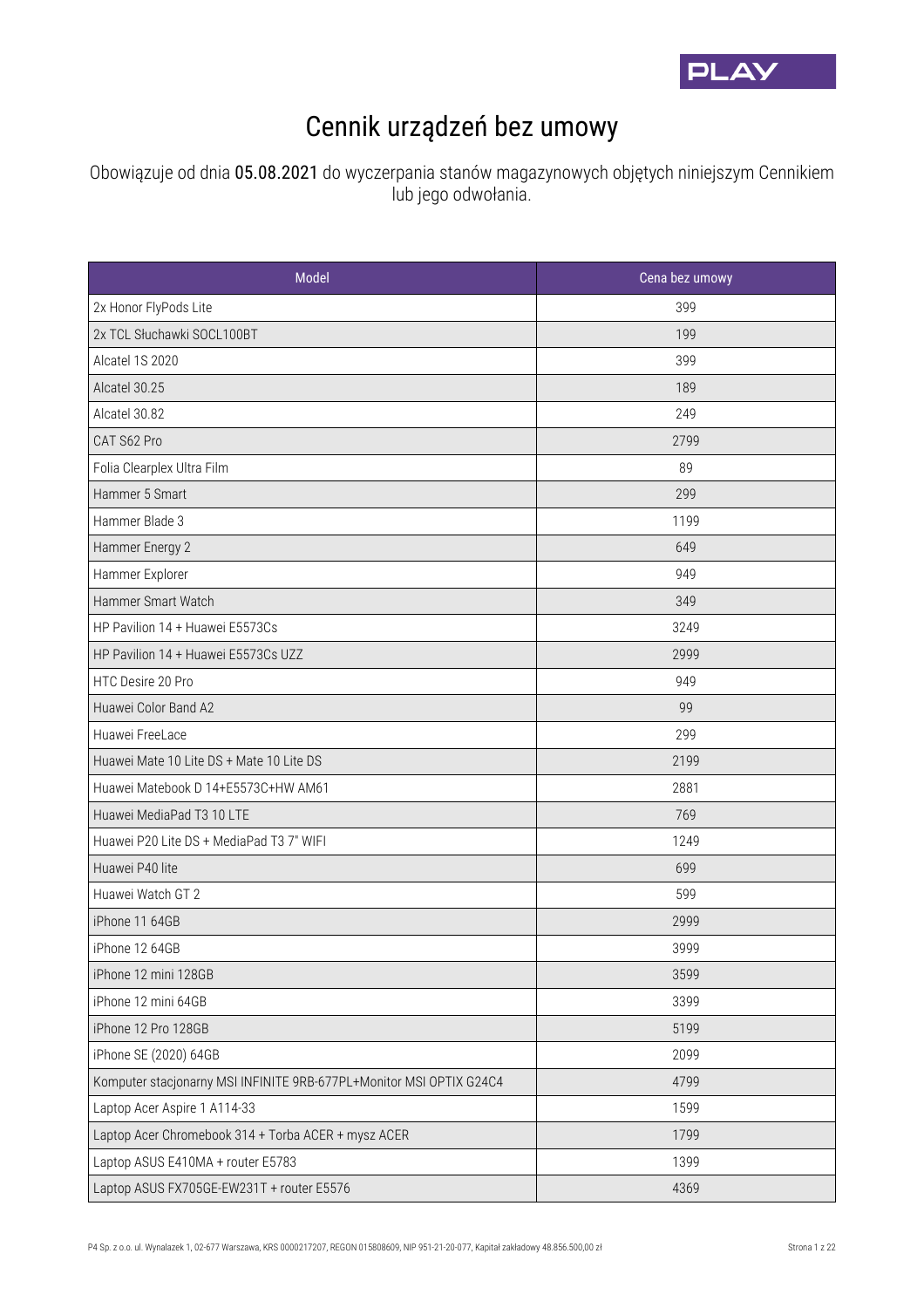

| Model                                                                               | Cena bez umowy |
|-------------------------------------------------------------------------------------|----------------|
| Laptop ASUS TUF Gaming A15 FA506II + router E5783                                   | 4089           |
| Laptop ASUS TUF Gaming A17 FA706II + router E5783                                   | 4199           |
| Laptop Asus UX360 + modem E3372                                                     | 3199           |
| Laptop Asus X509JA-BQ084T + router E5783                                            | 2899           |
| Laptop ASUS X512 i5 8GB+E5573Cs                                                     | 2899           |
| Laptop Dell Latitude 3410 CTO                                                       | 3099           |
| Laptop Dell Latitude 3510 15 BTX                                                    | 3099           |
| Laptop HP 15 +E5573c + torba HP                                                     | 1921           |
| Laptop HP 15 +E5573c + torba HP UZZ                                                 | 1801           |
| Laptop HP 15s-eq2023nw + Norton Standard 360                                        | 2399           |
| Laptop HP Pavilion Gaming 16-a0038nw                                                | 4199           |
| Laptop Huawei MateBook D15 2020 + E5783                                             | 2799           |
| Laptop Huawei Matebook D15 2020 + telefon Y5p + AM115 + router E5783                | 2899           |
| Laptop Lenovo IdeaPad 120S + router E5573C UZZ                                      | 1849           |
| Laptop Lenovo IdeaPad 320 + router E5573Cs UZZ                                      | 2219           |
| Laptop Lenovo IdeaPad Gaming 3                                                      | 4299           |
| Laptop Lenovo Legion Y530 + myszM200 + E5573Cs UZZ                                  | 3289           |
| Laptop Lenovo Legion Y540-15 512GB + E5783 UZZ                                      | 3199           |
| Laptop Lenovo Legion Y540-15 512GB SSD + router E5783                               | 3499           |
| Laptop Lenovo Legion Y540-15+routerE5576+Lenovo Y Gaming Headset (model<br>15 cali) | 4089           |
| Laptop Lenovo Legion Y540-17+routerE5573Cs+Lenovo Y Gaming Headset                  | 4369           |
| Laptop Lenovo LegionY520+myszGOM+E5573C                                             | 4009           |
| Laptop Lenovo LegionY530+mysM200+E5573Cs                                            | 4149           |
| Laptop Lenovo S145-14 + mysz Lenovo Wireless 500 + router E5576                     | 1449           |
| Laptop Lenovo S145-14 + mysz Lenovo Wireless 500 + torba Lenovo + router<br>E5576   | 1309           |
| Laptop Lenovo S145-14 + router E5576                                                | 1399           |
| Laptop Lenovo S145-14IWL + mysz + router E5576 UZZ                                  | 1199           |
| Laptop Lenovo S145-15 + torba Lenovo Top Loader + router E5576                      | 1489           |
| Laptop Lenovo S540 + router E5573Cs                                                 | 2799           |
| Laptop Lenovo S540+router E5573Cs+Motorola One                                      | 3999           |
| Laptop Lenovo S540-14API + router E5783                                             | 2699           |
| Laptop Lenovo S540-15 + mysz Lenovo 300 + E5576 + Xiaomi Redmi 8                    | 4719           |
| Laptop Lenovo S540-15 + mysz Lenovo 300 + E5783                                     | 2899           |
| Laptop Lenovo S540-15 + mysz Lenovo 300 + E5783 + Xiaomi Redmi 8                    | 3489           |
| Laptop Lenovo V14 ADA                                                               | 2399           |
| Laptop Lenovo Y540-15+słuchawki + E5576 UZZ                                         | 3361           |
| Laptop LenovoldeaPad120S+rout. B5573C UZZ                                           | 1849           |
| Laptop MSI Bravo 15 A4DDR-276PL + plecak MSI AIR Backpack                           | 4199           |
| Laptop MSI Bravo 15 A4DDR-276PL + słuchawki MSI H991                                | 4199           |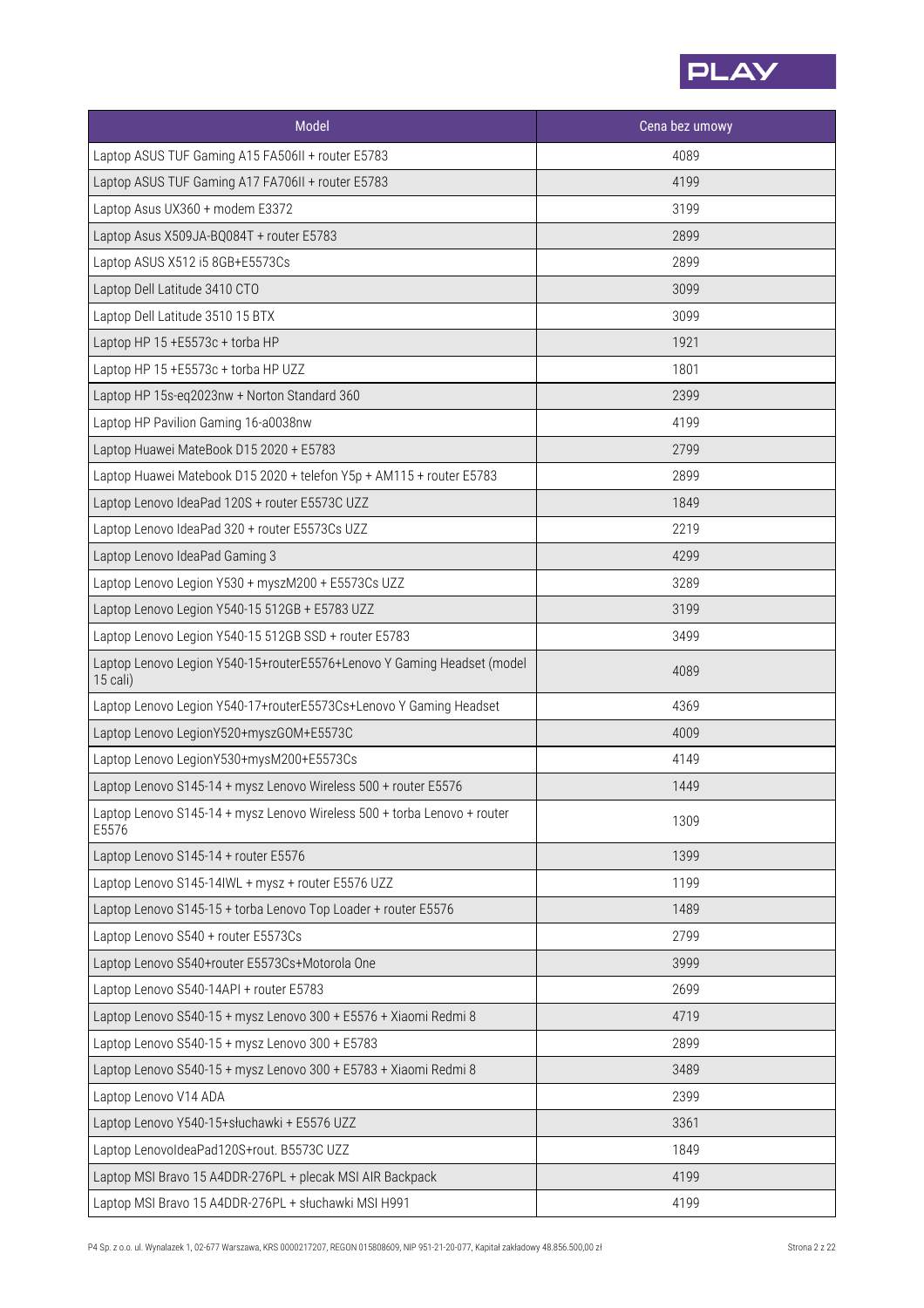

| Model                                                     | Cena bez umowy |
|-----------------------------------------------------------|----------------|
| Laptop MSI Bravo17 A4DDR + słuchawki MSI H991             | 4599           |
| Laptop MSI GF63 Thin 10SC-297PL                           | 3999           |
| Laptop MSI GF63 Thin 9SC i7 512GB                         | 4699           |
| Laptop MSI GF75 Thin 10SC GTX 1650                        | 4299           |
| Laptop MSI GF75 Thin 10SC-020PL + plecak MSI AIR Backpack | 4399           |
| Laptop MSI GF75 Thin 10SCXR-096PL + MSI AIR Backpack      | 4399           |
| Laptop MSI GV62 7RD i5 + router E5573C                    | 4089           |
| Laptop MSI GV72 8RD+gadżety+E5573C                        | 4699           |
| Laptop Techbite ARC 11.6 4GB/64GB                         | 1189           |
| Laptop Techbite ARC SLIM 13.3                             | 1549           |
| Laptop Techbite ARC SLIM 13.3 128GB                       | 1699           |
| Lenovo Legion Y540+słuchawki + E5573 UZZ                  | 3289           |
| LG K62+                                                   | 799            |
| LG XBOOM Go PN1                                           | 129            |
| MaxCom MM330 3G                                           | 249            |
| MaxCom MM721BB                                            | 199            |
| Minionek + Turysta                                        | 39             |
| Minionek + Więzień                                        | 39             |
| Modem Huawei E3131 ONEBOX                                 | 396            |
| Modem Huawei E3272 LTE AIO                                | 511            |
| Motorola Moto E7 power                                    | 499            |
| Motorola Moto G10                                         | 699            |
| Motorola Moto G100                                        | 2499           |
| Motorola Moto G30                                         | 799            |
| Motorola Moto G50 5G                                      | 899            |
| Motorola Moto G9 Play                                     | 699            |
| Motorola Moto G9 Power                                    | 749            |
| Nokia 2720 Flip                                           | 399            |
| Nokia 3.4                                                 | 499            |
| Nokia 6300 4G                                             | 299            |
| Oppo A15s                                                 | 649            |
| Oppo A53 128GB                                            | 799            |
| Oppo Reno4 Lite                                           | 1199           |
| Oppo Reno5                                                | 1999           |
| Oppo Reno5 Lite                                           | 1599           |
| Oppo Reno5 Z                                              | 1599           |
| Realme <sub>7</sub>                                       | 789            |
| Realme 7 Pro                                              | 1249           |
| Realme 7i                                                 | 599            |
| Realme 8                                                  | 999            |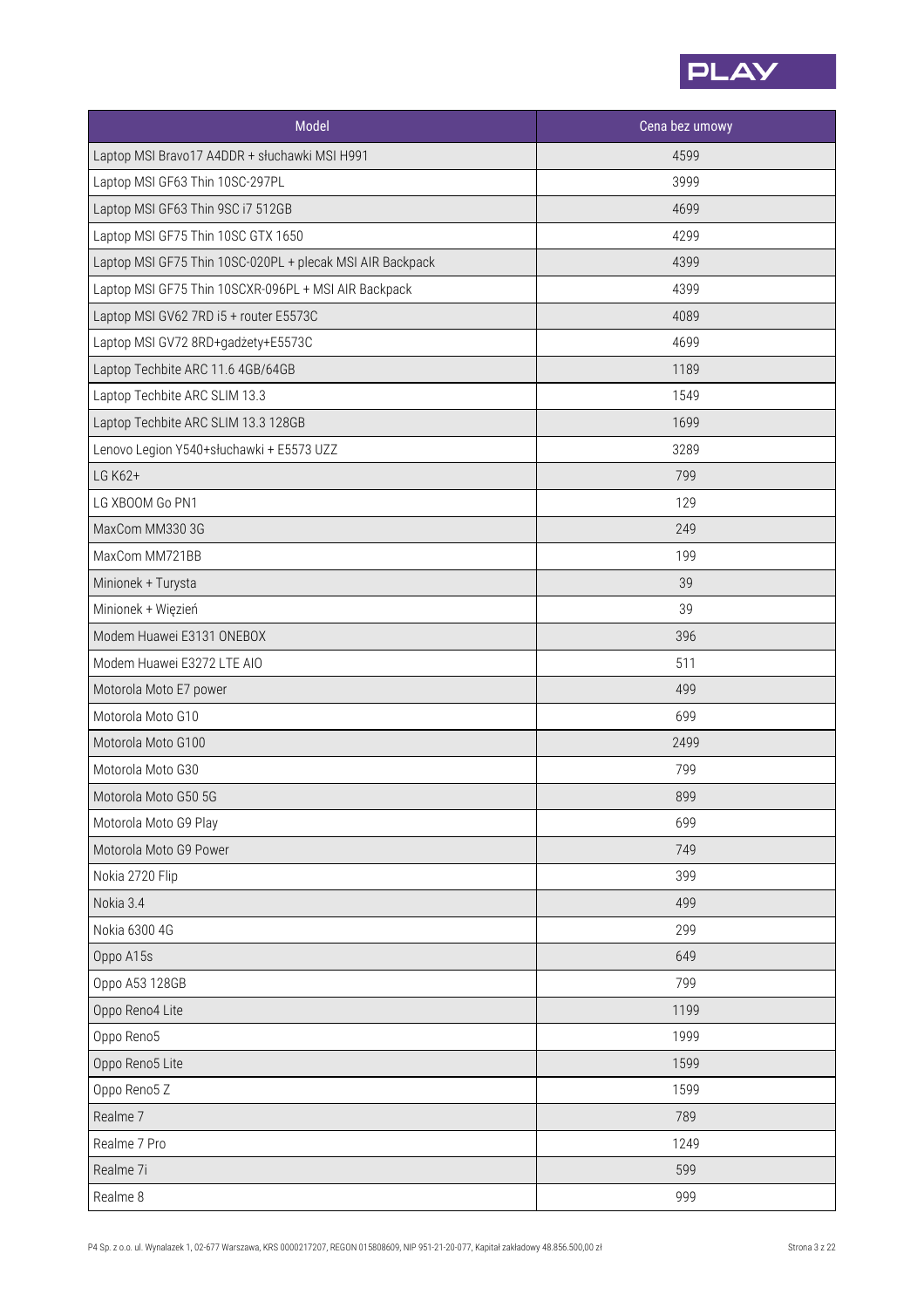

| Model                                                       | Cena bez umowy |
|-------------------------------------------------------------|----------------|
| Realme 8 PRO                                                | 1299           |
| Router Huawei E5220 AIO                                     | 481            |
| Router Huawei E5330 AIO                                     | 481            |
| Router Huawei E5372 LTE AIO                                 | 420            |
| Router Huawei NETBOX B2368-F20 + WA8021V5 kat. 12           | 1099           |
| Router Huawei NETBOX B2368-F20 + WA8021V5 kat. 12 Użyczenie | 1099           |
| Router mobilny kat. 6 ZTE MF-971R                           | 249            |
| Router mobilny kat. 7 Alcatel LINK ZONE (MW70)              | 299            |
| Router mobilny kat.6 Huawei E5783B                          | 199            |
| Router stacjonarny Huawei 5G CPE Pro 2 (H122-373)           | 1699           |
| Router stacjonarny kat. 12 ZTE MF286D                       | 649            |
| Router stacjonarny kat. 4 Alcatel LINK HUB (HH42)           | 269            |
| Router stacjonarny kat. 4 Huawei B311 LTE                   | 279            |
| Router stacjonarny kat. 4 Huawei B311-221 LTE               | 279            |
| Router stacjonarny kat. 4 ZTE MF283V                        | 249            |
| Router stacjonarny kat. 6 ZTE MF286R                        | 399            |
| Router stacjonarny kat.19 Huawei 4G Router 3 Prime (B818)   | 899            |
| Router stacjonarny kat.7 Huawei 4G Router 3 Pro             | 399            |
| Router stacjonarny ZTE MC801A 5G                            | 1699           |
| Router ZTE NETBOX 5G MC7010 + MF18A                         | 2249           |
| Router ZTE NETBOX 5G MC7010 + MF18A użyczenie               | 2249           |
| Router ZTE NETBOX MF-256K kat. 6                            | 949            |
| Router ZTE NETBOX MF-256K kat. 6 użyczenie                  | 949            |
| Router ZTE NETBOX MF-258K kat. 15                           | 1099           |
| Router ZTE NETBOX MF-258K kat. 15 użyczenie                 | 1099           |
| Router ZTE NETBOX WF830 cat.6 outdoor Użyczenie             | 799            |
| Router ZTE NETBOX WF830 cat.6 outdoor.                      | 799            |
| Samsung A600F A6 DS Oferta Specjalna                        | 799            |
| Samsung G930F Galaxy S7 + R323 Gear VR                      | 3439           |
| Samsung Galaxy A02s                                         | 599            |
| Samsung Galaxy A12                                          | 799            |
| Samsung Galaxy A21s                                         | 699            |
| Samsung Galaxy A22                                          | 949            |
| Samsung Galaxy A22 5G                                       | 1049           |
| Samsung Galaxy A32                                          | 999            |
| Samsung Galaxy A32 5G                                       | 1249           |
| Samsung Galaxy A41                                          | 899            |
| Samsung Galaxy A51                                          | 1199           |
| Samsung Galaxy A52                                          | 1599           |
| Samsung Galaxy A71                                          | 1299           |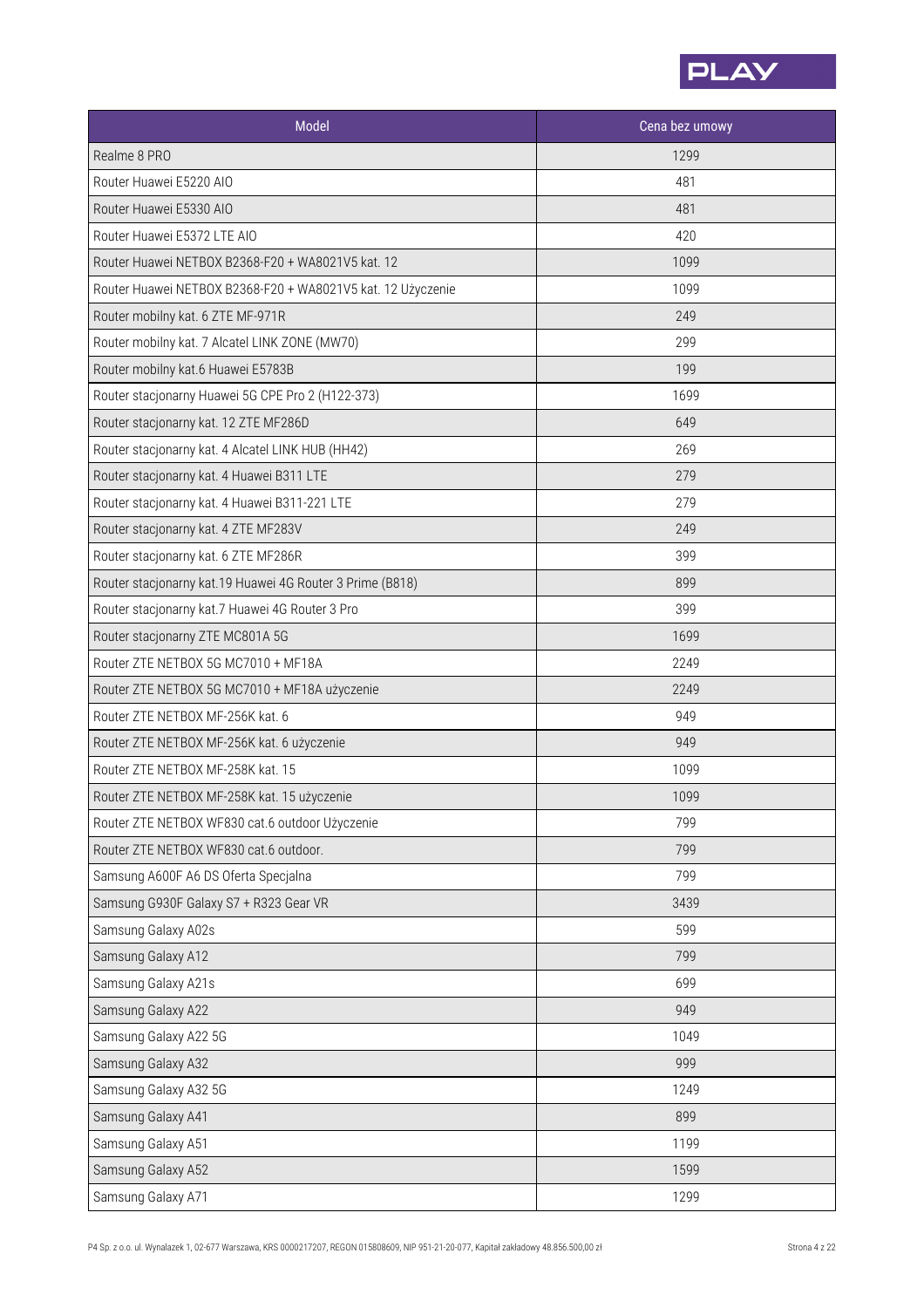

| Model                                           | Cena bez umowy |
|-------------------------------------------------|----------------|
| Samsung Galaxy A72                              | 1999           |
| Samsung Galaxy Buds+                            | 399            |
| Samsung Galaxy Fit 2                            | 149            |
| Samsung Galaxy Note 20 Ultra 5G                 | 5349           |
| Samsung Galaxy S20 FE 5G                        | 2999           |
| Samsung Galaxy S21                              | 3899           |
| Samsung Galaxy S21 256GB                        | 3999           |
| Samsung Galaxy S21+                             | 4599           |
| Samsung Galaxy Watch Active2 40 mm Aluminium    | 799            |
| Samsung Galaxy Watch Active2 44 mm Aluminium    | 799            |
| Samsung Galaxy Xcover 5                         | 1299           |
| Samsung J415F Galaxy J4+ DS + Etui Samsung J4+  | 649            |
| Sony PlayStation 5                              | 3499           |
| Sony PlayStation Plus 365 dni                   | 239            |
| Tablet Huawei MediaPad T5 10 LTE 2GB/16GB       | 769            |
| Tablet Lenovo M10 FHD PLUS 4GB/64GB LTE X606X   | 1049           |
| Tablet Lenovo M10 HD LTE (2 gen-TB X306X)       | 729            |
| Tablet Samsung Galaxy TAB A 10.1 2019           | 1149           |
| Tablet Samsung Galaxy TAB A 10.1 2019 T515N LTE | 1269           |
| Tablet Samsung Galaxy Tab A7 Lite LTE           | 899            |
| <b>TCL 20 SE</b>                                | 549            |
| TV BOX Sagem DIW362 Użyczenie                   | 399            |
| TV BOX SDMC DV8545-T2/C Użyczenie               | 399            |
| Vivo Y11s                                       | 499            |
| Vivo Y20s                                       | 699            |
| Vivo Y52 5G                                     | 1399           |
| Vivo Y70                                        | 999            |
| Xbox Series S 512GB                             | 1349           |
| Xiaomi Mi 10T lite 5G 128GB                     | 1399           |
| Xiaomi Mi 11 Lite 5G                            | 1899           |
| Xiaomi Mi 11i 5G                                | 2799           |
| Xiaomi Mi Band 5                                | 119            |
| Xiaomi Mi True Wireless Earbuds Basic 2         | 99             |
| Xiaomi Mi Watch Lite                            | 199            |
| Xiaomi Redmi 9                                  | 599            |
| Xiaomi Redmi 9A                                 | 399            |
| Xiaomi Redmi 9C NFC                             | 449            |
| Xiaomi Redmi 9T                                 | 649            |
| Xiaomi Redmi Note 10 5G                         | 999            |
| Xiaomi Redmi Note 10 Pro                        | 1499           |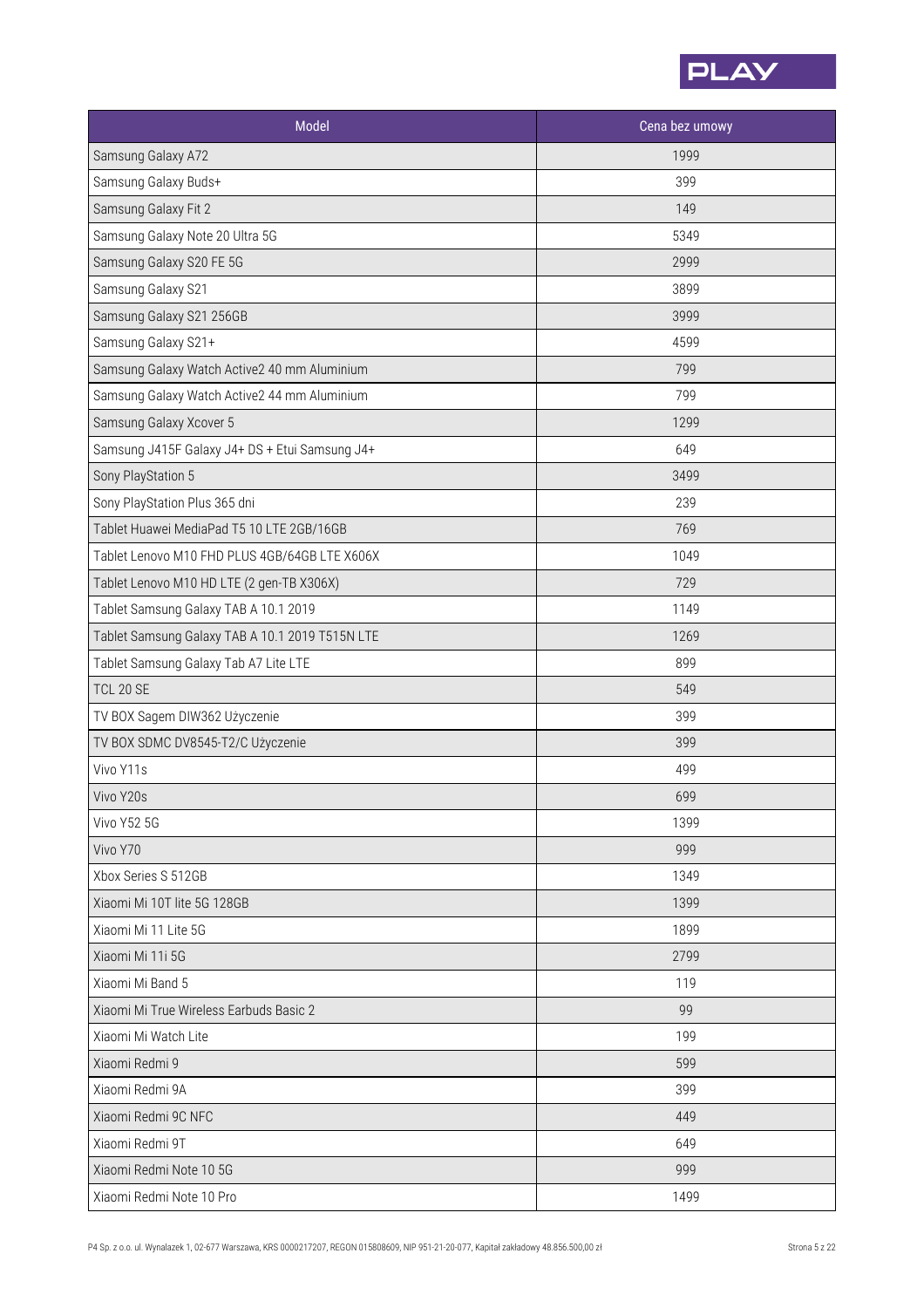

| <b>Model</b>            | Cena bez umowy |
|-------------------------|----------------|
| Xiaomi Redmi Note 10S   | 1199           |
| Xiaomi Redmi Note 9     | 799            |
| Xiaomi Redmi Note 9 Pro | 999            |
| Xiaomi Redmi Note 9T    | 1099           |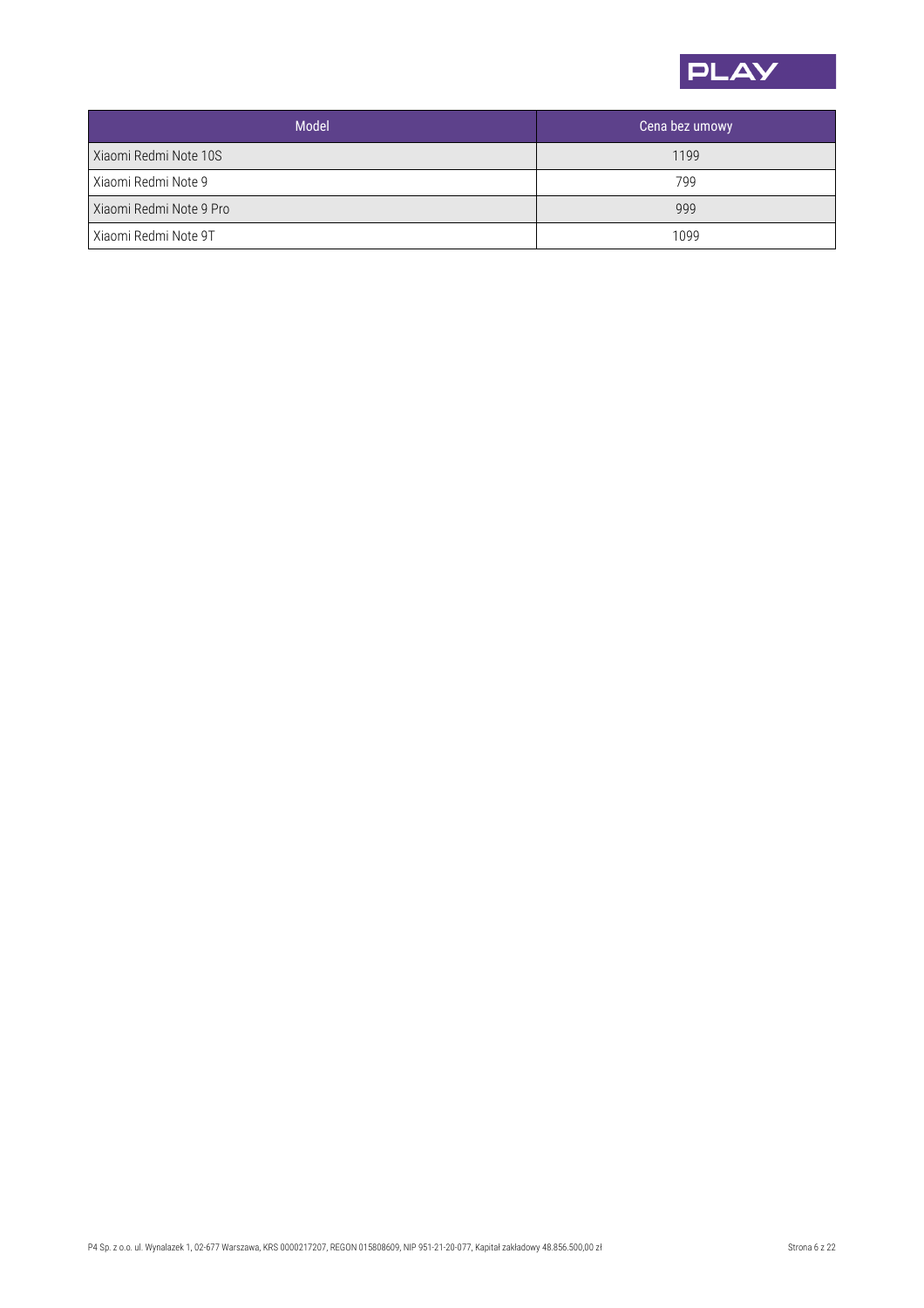

## Cennik urządzeń o ograniczonej dostępności bez umowy

Obowiązuje od dnia 05.08.2021 do wyczerpania stanów magazynowych objętych niniejszym Cennikiem lub jego odwołania.

| Model                                            | Cena bez umowy |
|--------------------------------------------------|----------------|
| albatross terminal GPRS FM15                     | 299            |
| Albatross terminal GPRS S8.3                     | 499            |
| Alcatel 1 DS UZZ                                 | 169            |
| Alcatel 1S 2020 UZZ                              | 399            |
| Alcatel 30.25 UZZ                                | 179            |
| Apple AirPods with Wireless Charging Case        | 799            |
| Dual Screen do LGV60                             | 399            |
| Epson EB-U42                                     | 2599           |
| FitGo FW10 Active                                | 49             |
| Forever ForeVigo SW-300                          | 99             |
| Garmin fenix 5S                                  | 1699           |
| Garmin Forerunner 235                            | 799            |
| Głośnik Bluetooth Spin-It Widget                 | 49             |
| Głośnik Maxton Masaya                            | 69             |
| Głośnik Maxton MX680                             | 99             |
| Hammer 5 Smart UZZ                               | 299            |
| Hammer Energy 2 UZZ                              | 599            |
| Hammer Explorer UZZ                              | 899            |
| Honor 9X                                         | 749            |
| Honor MagicWatch 2 46mm                          | 599            |
| Hover Ball                                       | 30             |
| HTC Desire 12+ UZZ                               | 499            |
| HTC Desire 20 Pro UZZ                            | 1299           |
| HTC One UZZ                                      | 899            |
| HTC U12+DS                                       | 1499           |
| HTC U12+ DS + Philips 50PUS6703 LED Smart 4K UHD | 3499           |
| HTC U12+ DS UZZ                                  | 1099           |
| <b>HTC Wireless Earbuds</b>                      | 199            |
| Huawei Y6                                        | 499            |
| Huawei Ascend G7                                 | 599            |
| Huawei Band 4                                    | 99             |
| Huawei Band 4 Pro                                | 199            |
| Huawei Band 4e                                   | 69             |
| Huawei FreeBuds 3i                               | 349            |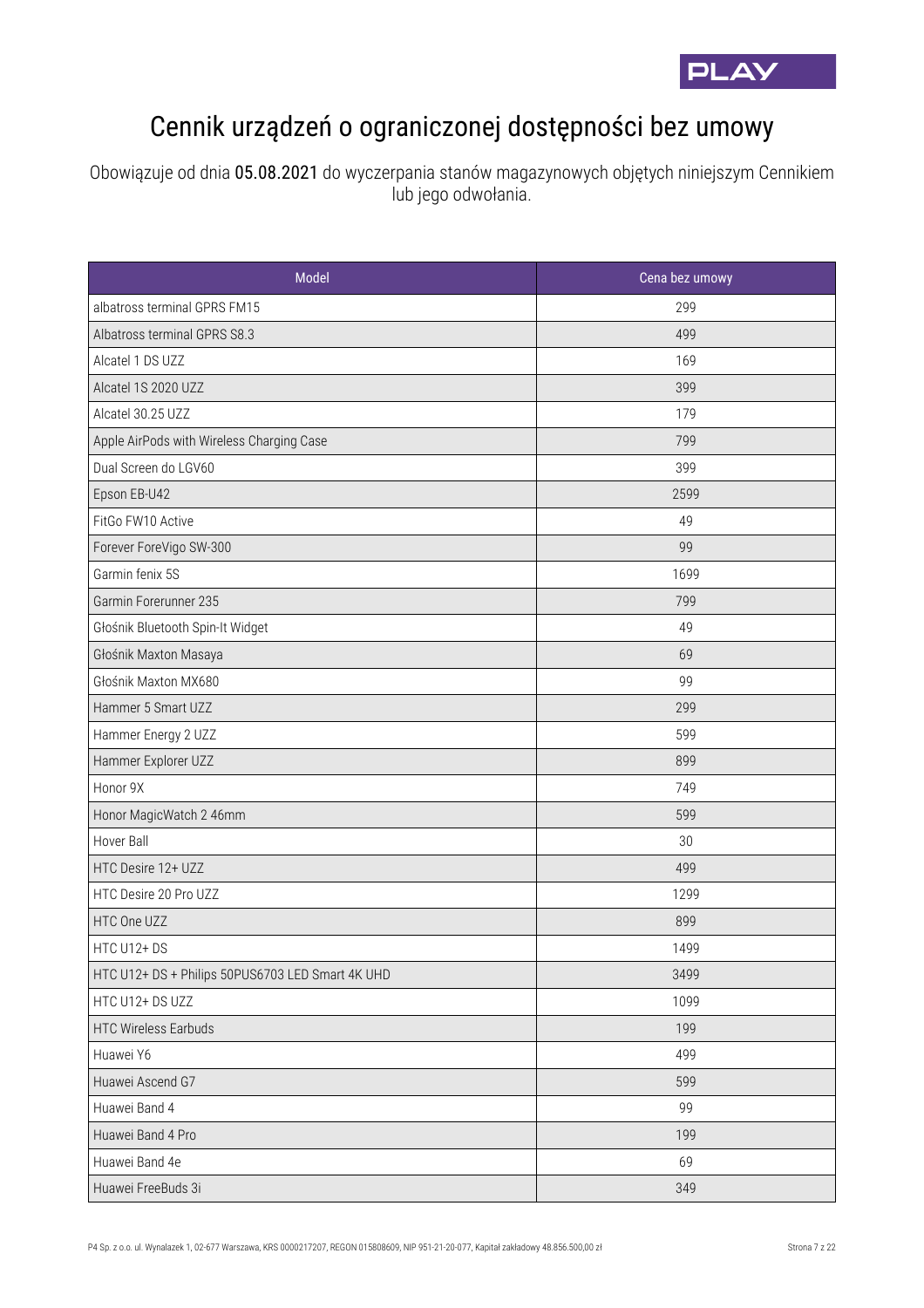

| Model                           | Cena bez umowy |
|---------------------------------|----------------|
| Huawei Mate 20 Pro DS           | 2499           |
| Huawei Mate 40 Pro 5G           | 5399           |
| Huawei Mate XS                  | 9999           |
| Huawei Mini Speaker CM510       | 79             |
| Huawei P smart 2021             | 699            |
| Huawei P smart 2021 NFC         | 599            |
| Huawei P smart 2021 UZZ         | 699            |
| Huawei P30 Lite                 | 899            |
| Huawei P30 Lite UZZ             | 899            |
| Huawei P30 Pro                  | 2699           |
| Huawei P30 Pro + FreeBuds Lite  | 2999           |
| Huawei P30 Pro 256GB            | 2999           |
| Huawei P40 lite E               | 599            |
| Huawei P40 lite E UZZ           | 599            |
| Huawei P40 lite UZZ             | 799            |
| Huawei P40 Pro                  | 3499           |
| Huawei P40 Pro UZZ              | 3499           |
| Huawei P40 Pro+                 | 4899           |
| Huawei P40 Pro+ UZZ             | 4899           |
| Huawei P8 lite                  | 299            |
| Huawei P9 Lite                  | 499            |
| Huawei Watch Fit                | 399            |
| Huawei Watch GT                 | 399            |
| Huawei Watch GT 2 UZZ           | 599            |
| Huawei Watch GT Active 2019     | 399            |
| Huawei Watch GT Active 2019 UZZ | 399            |
| Huawei Y5 II                    | 499            |
| Huawei Y5p                      | 349            |
| Huawei Y5p UZZ                  | 349            |
| Huawei Y6 II                    | 499            |
| Huawei Y6p                      | 489            |
| Huawei Y6p UZZ                  | 489            |
| iPhone 11 128GB                 | 3299           |
| iPhone 11 128GB UZZ             | 3399           |
| iPhone 11 256GB                 | 3999           |
| iPhone 11 256GB UZZ             | 4249           |
| iPhone 11 64GB UZZ              | 3099           |
| iPhone 11 Pro 256GB             | 5449           |
| iPhone 11 Pro 256GB UZZ         | 5499           |
| iPhone 11 Pro 512GB             | 6599           |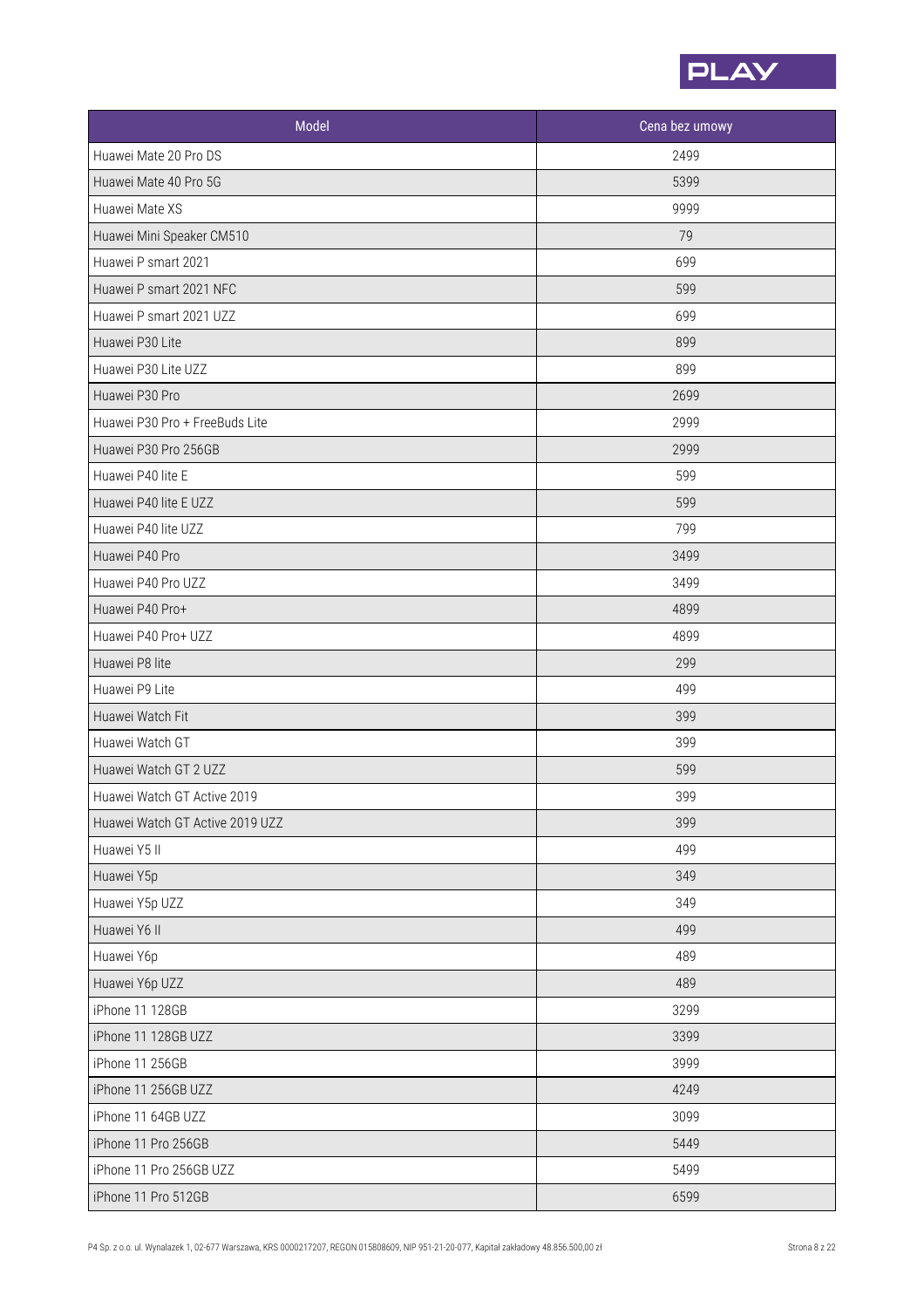

| Model                      | Cena bez umowy |
|----------------------------|----------------|
| iPhone 11 Pro 512GB UZZ    | 6649           |
| iPhone 11 Pro 64GB         | 4599           |
| iPhone 11 Pro 64GB UZZ     | 4499           |
| iPhone 11 Pro Max 256GB    | 5999           |
| iPhone 11 Pro Max 512GB    | 6999           |
| iPhone 11 Pro Max 64GB     | 5099           |
| iPhone 12 128GB            | 4199           |
| iPhone 12 256GB            | 4699           |
| iPhone 12 mini 256GB       | 4099           |
| iPhone 12 mini 64GB UZZ    | 3399           |
| iPhone 12 Pro 256GB        | 5699           |
| iPhone 12 Pro 512GB        | 6699           |
| iPhone 12 Pro Max 128GB    | 5699           |
| iPhone 12 Pro Max 256GB    | 6199           |
| iPhone 12 Pro Max 512GB    | 7199           |
| iPhone 6 64GB              | 2999           |
| iPhone 6S Plus 128GB UZZ   | 2949           |
| iPhone 7 128GB             | 2299           |
| iPhone 7 256GB             | 4399           |
| iPhone 7 32GB              | 1499           |
| iPhone 7 32GB odnowiony    | 999            |
| iPhone 7 Plus 128GB        | 3699           |
| iPhone 7 Plus 128GB UZZ    | 3499           |
| iPhone 7 Plus 32GB         | 3249           |
| iPhone 8 256GB UZZ         | 3749           |
| iPhone 8 64GB              | 2299           |
| iPhone 8 64GB odnowiony    | 1249           |
| iPhone 8 Plus 256GB        | 4499           |
| iPhone 8 Plus 64GB         | 3399           |
| iPhone SE (2020) 128GB     | 2349           |
| iPhone SE (2020) 128GB UZZ | 2349           |
| iPhone SE (2020) 256GB     | 2799           |
| iPhone SE (2020) 64GB UZZ  | 2099           |
| iPhone X 64GB odnowiony    | 1999           |
| iPhone XR 128GB            | 3399           |
| iPhone XR 128GB UZZ        | 3199           |
| iPhone XR 64GB             | 3099           |
| iPhone XR 64GB UZZ         | 2999           |
| iPhone XS 256GB            | 5499           |
| iPhone XS 512GB            | 6499           |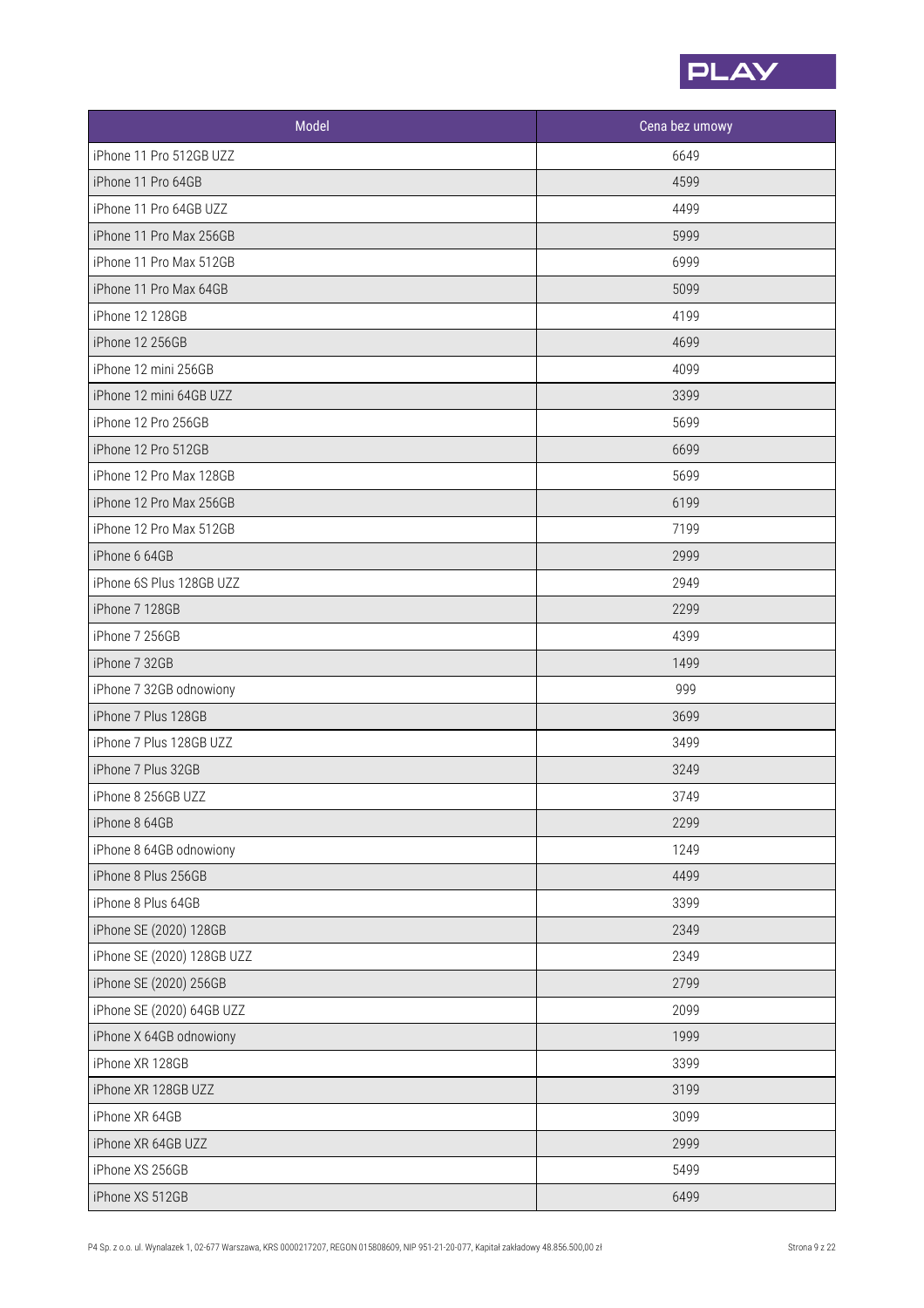

| Model                                  | Cena bez umowy |
|----------------------------------------|----------------|
| iPhone XS 64GB                         | 2999           |
| iPhone XS Max 256GB                    | 5999           |
| iPhone XS Max 512GB                    | 6899           |
| iPhone XS Max 64GB                     | 5199           |
| JBL by HARMAN CHARGE 4                 | 549            |
| JBL by HARMAN CHARGE 5                 | 749            |
| JBL by HARMAN Reflect Mini 2           | 279            |
| JBL by HARMAN T510BT                   | 179            |
| JBL by HARMAN T660BTNC                 | 329            |
| JBL by HARMAN TUNE 115 TWS             | 299            |
| JBL by HARMAN TUNE 225 TWS             | 479            |
| JBL by HARMAN TUNE600BTNC              | 299            |
| JBL by HARMAN Xtreme 2                 | 839            |
| JBL by HARMAN Xtreme 3                 | 1119           |
| Krüger&Matz KM0255UHD-S 55"            | 1799           |
| Lenovo Cleaner E1                      | 899            |
| LG 43UK6300MLB 43" 4K                  | 1579           |
| LG G8s ThinQ                           | 1699           |
| LG G8X ThinQ UZZ                       | 2699           |
| LG HBS-910 TONE Infinim                | 399            |
| LG K40S                                | 499            |
| LG K41S                                | 449            |
| LG K41S UZZ                            | 499            |
| <b>LG K42</b>                          | 549            |
| LG K50S                                | 649            |
| LG K50S UZZ                            | 649            |
| LG K51S                                | 549            |
| LG K51S UZZ                            | 699            |
| <b>LG K52</b>                          | 649            |
| <b>LG K61</b>                          | 899            |
| LG K61 UZZ                             | 899            |
| LG K62+ + XBOOM Go PN1                 | 849            |
| LG P760 Swift L9                       | 999            |
| LG P760 Swift L9 UZZ                   | 999            |
| LG Q60 UZZ                             | 649            |
| LG TONE Flex XL7                       | 499            |
| LG TONE Free FN4                       | 349            |
| LG V60 ThinQ 5G                        | 3599           |
| LG V60 ThinQ 5G + Dual Screen do LGV60 | 4799           |
| LG V60 ThinQ 5G UZZ                    | 3599           |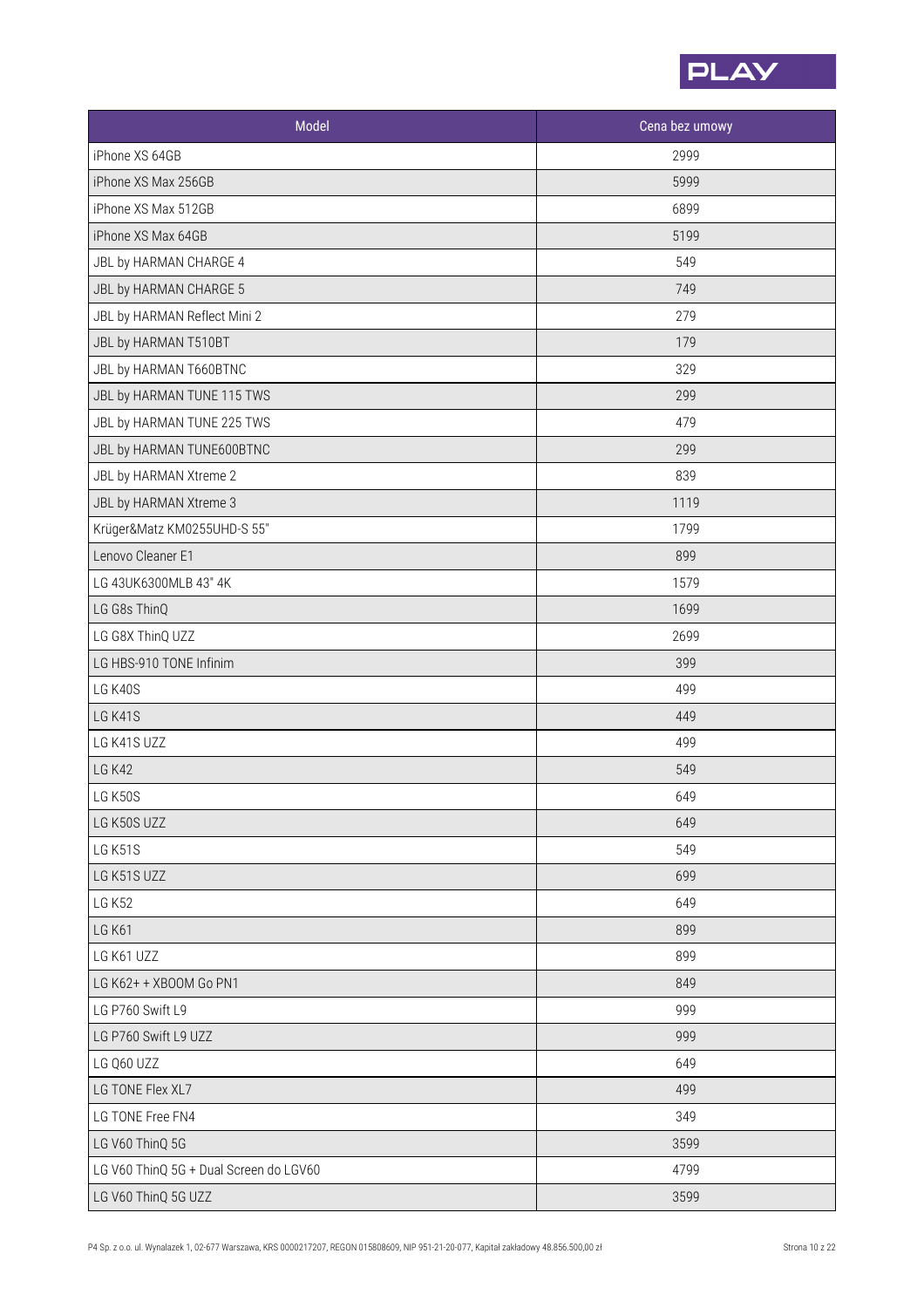

| Model                         | Cena bez umowy |
|-------------------------------|----------------|
| LG Velvet                     | 1699           |
| LG Velvet Dual Screen         | 699            |
| LG Velvet UZZ                 | 2099           |
| LG Wing 5G                    | 3299           |
| LG XBOOM Go PL7               | 599            |
| Marshall Major III            | 229            |
| Marshall Monitor              | 449            |
| Marshall Woburn               | 1299           |
| MaxCom MM236                  | 99             |
| MaxCom MM238 3G               | 199            |
| MaxCom MM238 3G UZZ           | 169            |
| MaxCom MM29D                  | 269            |
| MaxCom MM330 3G UZZ           | 199            |
| MaxCom MM721BB UZZ            | 189            |
| MaxCom MM760                  | 219            |
| MaxCom MM831 3G UZZ           | 249            |
| MaxCom MM916 Strong           | 249            |
| MaxCom MS459 Harmony          | 449            |
| Meizu 16X                     | 1299           |
| Meizu M8c DS UZZ              | 369            |
| Motorola Edge                 | 2599           |
| Motorola Moto E7 Plus         | 499            |
| Motorola Moto G 5G Plus       | 1499           |
| Motorola Moto G8 Power        | 649            |
| Motorola Moto G8 Power Lite   | 499            |
| Motorola One Macro            | 549            |
| Motorola One Zoom             | 1399           |
| Motorola Vervebuds 400 TWS    | 169            |
| myPhone Cube LTE Dual SIM     | 349            |
| myPhone Cube LTE Dual SIM UZZ | 199            |
| Navitel MR250                 | 299            |
| Nokia 2720 Flip UZZ           | 319            |
| Nokia 7.2 UZZ                 | 1099           |
| Nokia 8 DS UZZ                | 999            |
| Nokia 8.3 5G                  | 2699           |
| Nokia 800 Tough               | 469            |
| Nokia 800 Tough UZZ           | 469            |
| Nokia 9 PureView UZZ          | 1899           |
| Oppo A31                      | 549            |
| Oppo A5 2020 UZZ              | 599            |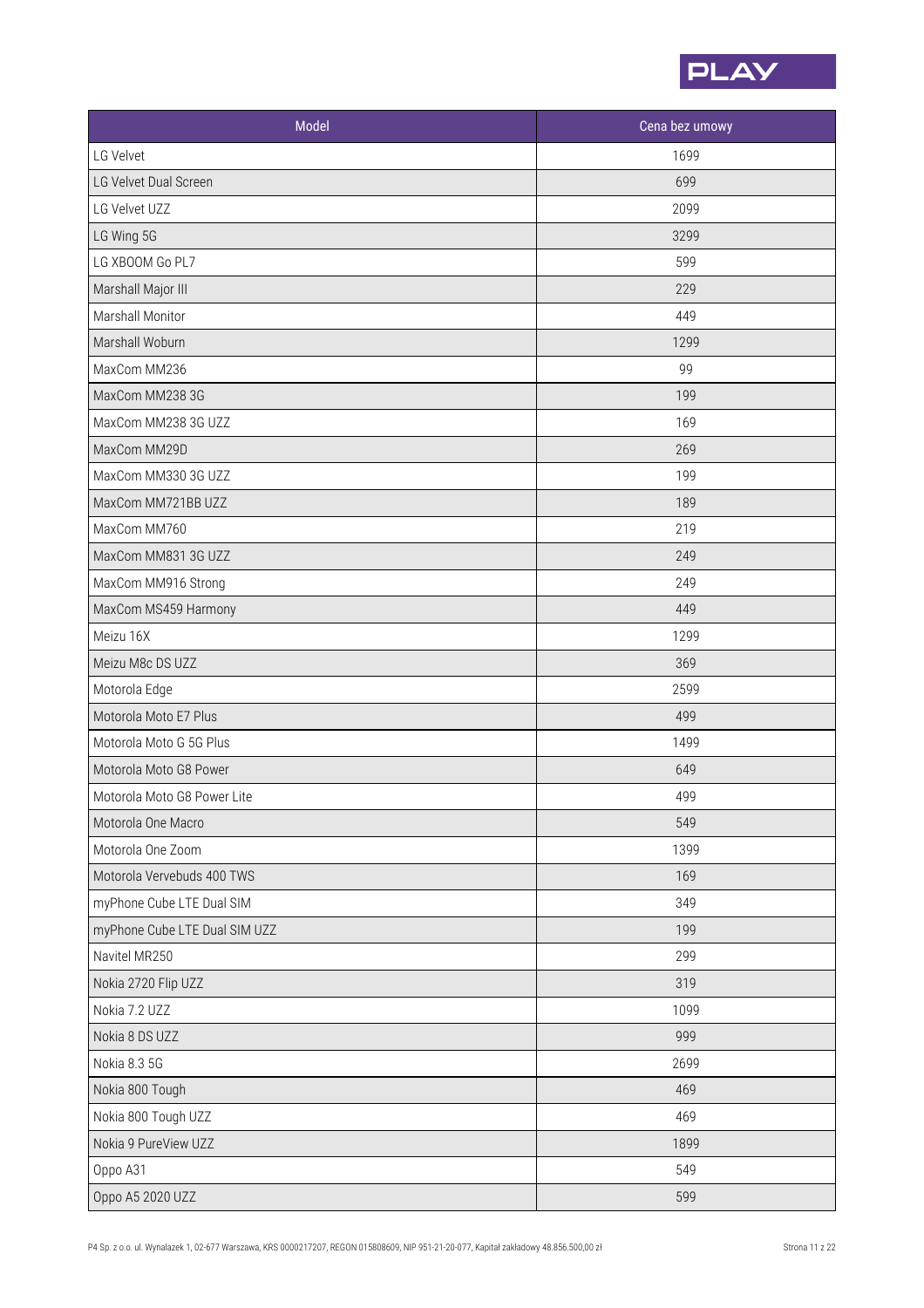

| Model                                       | Cena bez umowy |
|---------------------------------------------|----------------|
| Oppo A52                                    | 649            |
| Oppo A53                                    | 699            |
| Oppo A91                                    | 999            |
| Oppo AX7 UZZ                                | 499            |
| Oppo Band                                   | 199            |
| Oppo Enco W11                               | 99             |
| Oppo Enco W31                               | 289            |
| Oppo Reno4 Pro 5G                           | 2999           |
| Oppo Reno4 Z 5G                             | 1499           |
| Oppo Wireless Speaker                       | 129            |
| Philips Xenium V787 Dual SIM                | 1099           |
| Photon                                      | 739            |
| Realme 6i                                   | 649            |
| Realme 6i UZZ                               | 649            |
| Realme Band                                 | 99             |
| Realme X50 5G                               | 1249           |
| Realme X50 5G UZZ                           | 1249           |
| Samsung G930F Galaxy S7 + R322 Gear VR      | 4249           |
| Samsung G935F Galaxy S7 edge + R323 Gear VR | 3809           |
| Samsung Galaxy A12 UZZ                      | 799            |
| Samsung Galaxy A20e                         | 499            |
| Samsung Galaxy A20s                         | 499            |
| Samsung Galaxy A20s UZZ                     | 499            |
| Samsung Galaxy A21s UZZ                     | 699            |
| Samsung Galaxy A40                          | 799            |
| Samsung Galaxy A40 UZZ                      | 799            |
| Samsung Galaxy A41 UZZ                      | 999            |
| Samsung Galaxy A51 UZZ                      | 1499           |
| Samsung Galaxy A71 UZZ                      | 1899           |
| Samsung Galaxy A80                          | 1799           |
| Samsung Galaxy Note 10 UZZ                  | 3399           |
| Samsung Galaxy Note 20 5G                   | 4599           |
| Samsung Galaxy Note 20 Ultra 5G UZZ         | 5349           |
| Samsung Galaxy S10 Lite UZZ                 | 2499           |
| Samsung Galaxy S20                          | 3499           |
| Samsung Galaxy S20 FE 5G UZZ                | 2999           |
| Samsung Galaxy S20 Ultra 5G                 | 4999           |
| Samsung Galaxy S20 Ultra 5G UZZ             | 4999           |
| Samsung Galaxy S20 UZZ                      | 3499           |
| Samsung Galaxy S20+ 5G                      | 3999           |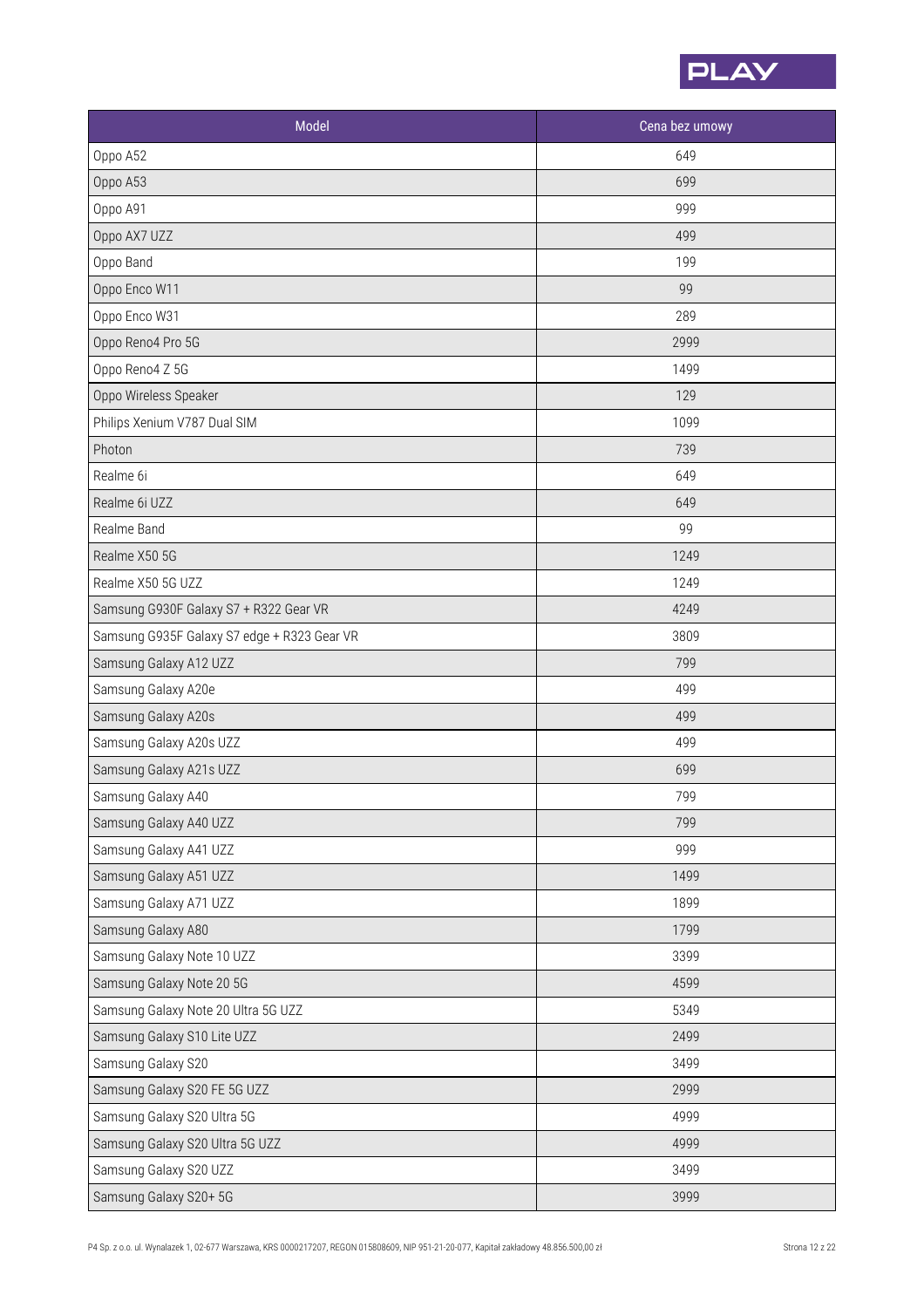

| Model                                            | Cena bez umowy |
|--------------------------------------------------|----------------|
| Samsung Galaxy S20+ 5G UZZ                       | 3999           |
| Samsung Galaxy Watch Active UZZ                  | 699            |
| Samsung Galaxy Watch Active2 40 mm Aluminium UZZ | 899            |
| Samsung Galaxy Watch Active2 44 mm               | 1299           |
| Samsung Galaxy Watch Active2 44 mm Aluminium UZZ | 899            |
| Samsung Galaxy Watch Active2 44 mm UZZ           | 1299           |
| Samsung Galaxy Xcover 4s                         | 799            |
| Samsung Galaxy Xcover 4s EE                      | 799            |
| Samsung Galaxy Z Flip 5G                         | 5999           |
| Samsung Galaxy Z Fold2 5G                        | 8499           |
| Samsung P5100 Galaxy Tab II 10.1 3G              | 1839           |
| Samsung R500N Galaxy Watch Active                | 399            |
| Samsung R800N Galaxy Watch 46mm                  | 799            |
| Samsung R800N Galaxy Watch 46mm UZZ              | 799            |
| Samsung R810N Galaxy Watch 42mm                  | 999            |
| Samsung R810N Galaxy Watch 42mm UZZ              | 999            |
| Samsung T310 Galaxy Tab 3 8.0 WiFi               | 699            |
| Słuchawki mPTech TWS MIŚ                         | 99             |
| Smartfon - przewodnik dla początkujących         | 10             |
| Sony MDR-ZX110                                   | 59             |
| Sony PlayStation 5 Digital Edition               | 2149           |
| Sony Xperia 1 II                                 | 4789           |
| Sony Xperia 10 II                                | 1599           |
| Sony Xperia 5 II                                 | 3999           |
| Sony Xperia L4                                   | 849            |
| Sony Xperia XZ Premium UZZ                       | 999            |
| TCL ACTV100BT                                    | 99             |
| TCL SOCL100BT                                    | 79             |
| Vivo piłka UEFA EURO 2020                        | 99             |
| Xbox One + Kinect                                | 1819           |
| Xbox One S 500GB UZZ                             | 1349           |
| Xiaomi Mi 10 5G 128GB                            | 2999           |
| Xiaomi Mi 10 Lite 5G                             | 1399           |
| Xiaomi Mi 10T 5G                                 | 1799           |
| Xiaomi Mi 10T 5G 8GB                             | 1999           |
| Xiaomi Mi 10T 5G 8GB UZZ                         | 1999           |
| Xiaomi Mi 10T 5G UZZ                             | 1799           |
| Xiaomi Mi 10T lite 5G                            | 1299           |
| Xiaomi Mi 10T lite 5G UZZ                        | 1299           |
| Xiaomi Mi 10T Pro 5G                             | 2499           |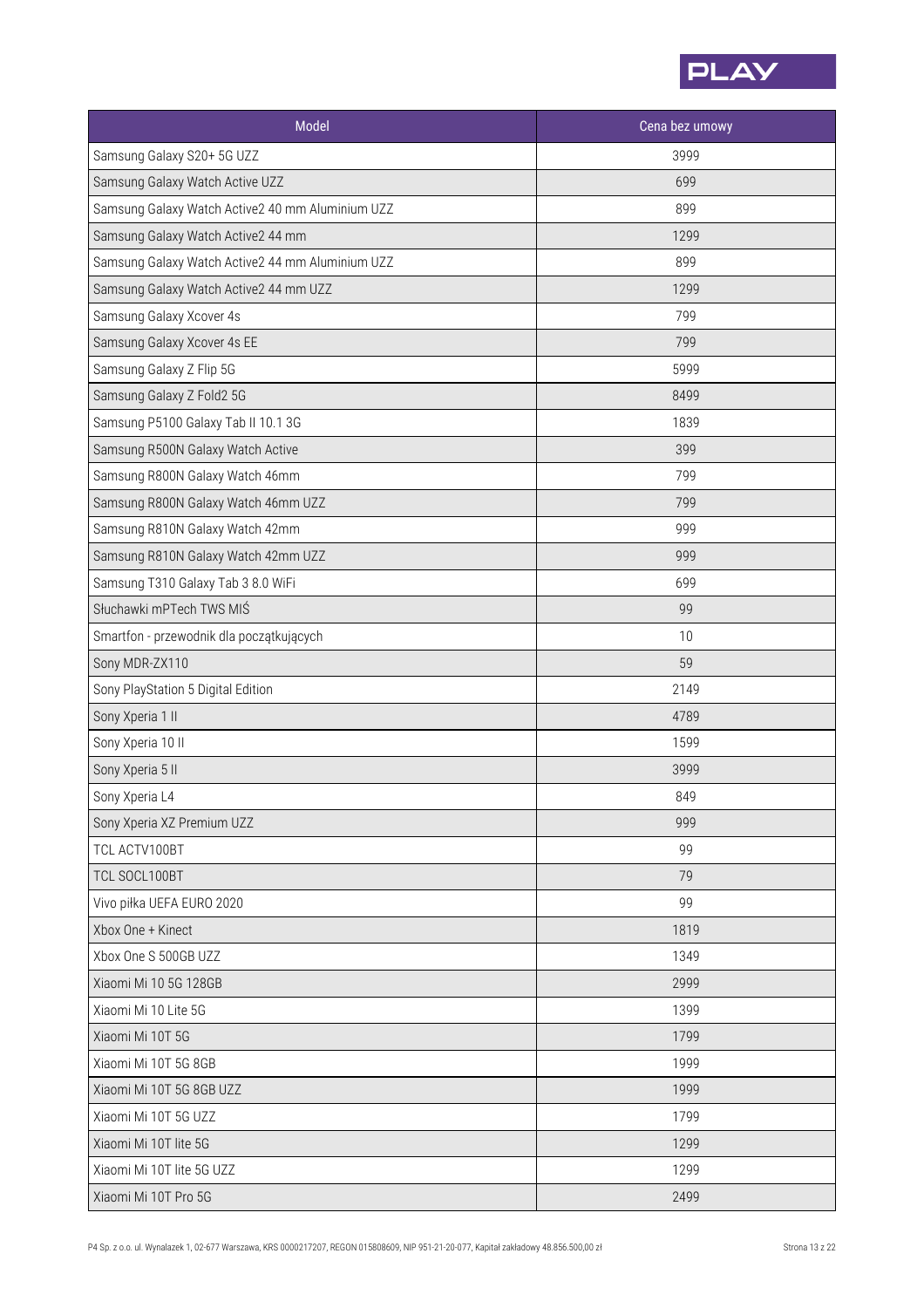

| Model                                  | Cena bez umowy |
|----------------------------------------|----------------|
| Xiaomi Mi 11                           | 3699           |
| Xiaomi Mi 9 UZZ                        | 1699           |
| Xiaomi Mi 9T 128GB                     | 1199           |
| Xiaomi Mi Air Purifier 2               | 699            |
| Xiaomi Mi Band 4                       | 89             |
| Xiaomi Mi Mix 2 Special Edition DS UZZ | 1299           |
| Xiaomi Mi Toy Train Set                | 199            |
| Xiaomi Mi Vacuum Cleaner G10           | 959            |
| Xiaomi Redmi 6 3+64GB DS               | 499            |
| Xiaomi Redmi 7A UZZ                    | 349            |
| Xiaomi Redmi 8                         | 649            |
| Xiaomi Redmi 8 UZZ                     | 549            |
| Xiaomi Redmi 9 UZZ                     | 549            |
| Xiaomi Redmi 9A UZZ                    | 399            |
| Xiaomi Redmi 9C NFC UZZ                | 449            |
| Xiaomi Redmi Note 8T UZZ               | 649            |
| Xiaomi Redmi Note 9 Pro UZZ            | 999            |
| Xiaomi Redmi Note 9 UZZ                | 749            |
| ZTE Blade A520 Dual SIM UZZ            | 249            |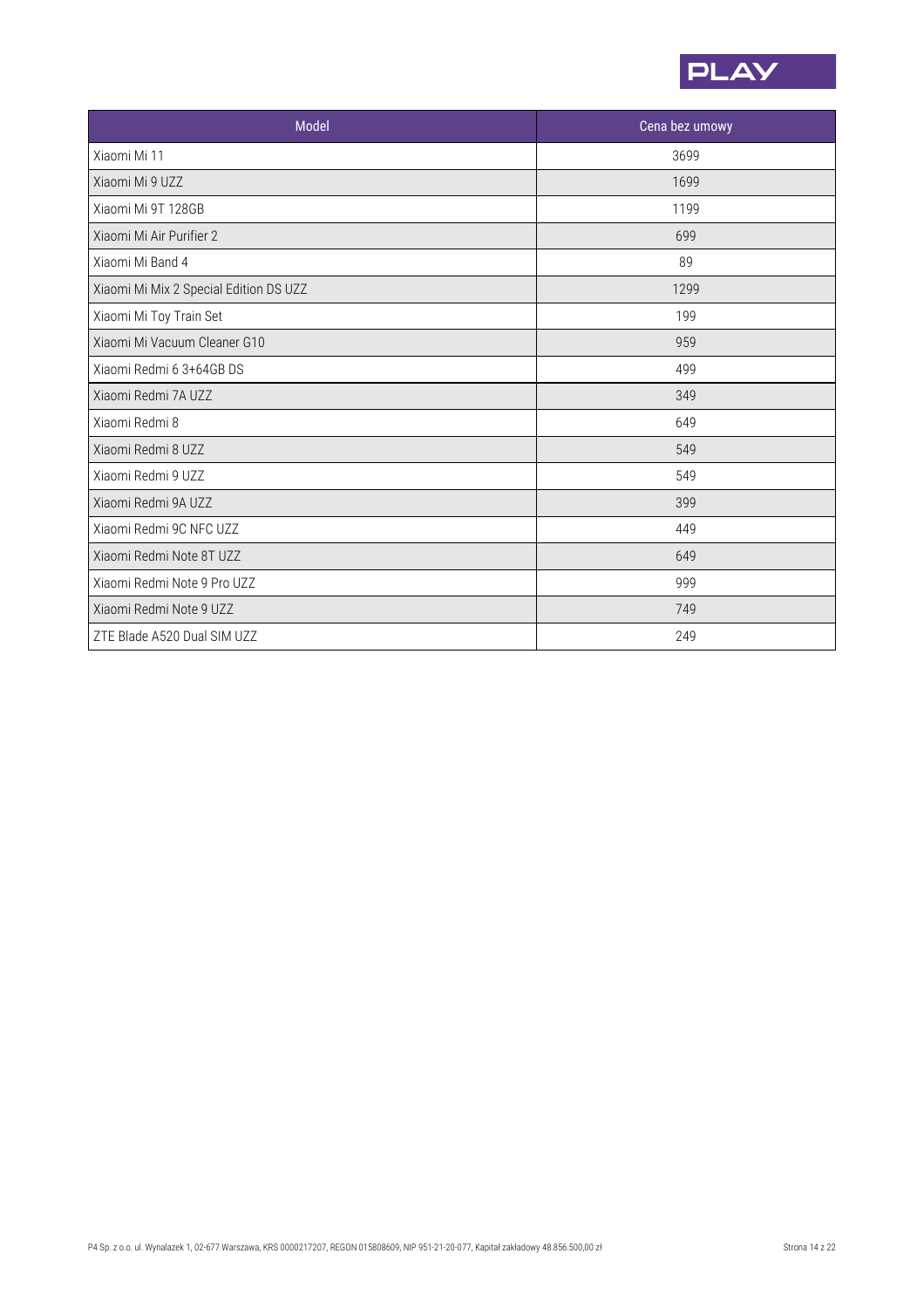

## Cennik urządzeń dostępnych na życzenie bez umowy

Obowiązuje od dnia 05.08.2021 do wyczerpania stanów magazynowych objętych niniejszym Cennikiem lub jego odwołania.

| Model                                    | Cena bez umowy |
|------------------------------------------|----------------|
| Acer Swift 1 SF114-32-P90V UZZ           | 1349           |
| Apple AirPods Pro                        | 1099           |
| Apple iPad Air 2 WiFi + Cellular 32GB    | 2799           |
| Apple iPad Air 2 WiFi + Cellular 64GB    | 3299           |
| Apple iPad mini 3 WiFi + Cellular 128GB  | 3100           |
| Apple iPad mini 3 WiFi + Cellular 64GB   | 2700           |
| Apple iPad Wi-Fi 128GB                   | 2699           |
| Apple iPad Wi-Fi 128GB + router LinkZone | 2899           |
| Apple iPad Wi-Fi 32GB                    | 1499           |
| Apple Watch SE GPS 40 mm                 | 1299           |
| Apple Watch SE GPS 44 mm                 | 1449           |
| Apple Watch Series 6 GPS 40 mm           | 1899           |
| Apple Watch Series 6 GPS 44 mm           | 2049           |
| Epson EB-FH52                            | 3399           |
| Epson EH-TW750                           | 2999           |
| Fender Monterey                          | 1099           |
| Garmin fenix 6                           | 1999           |
| Garmin fenix 6 Pro                       | 2599           |
| Garmin fenix 6 Solar                     | 2999           |
| Garmin fenix 6S                          | 1999           |
| Garmin fenix 6S Pro                      | 2599           |
| Garmin fenix 6S Solar                    | 2999           |
| Garmin fenix 6X Pro                      | 2699           |
| Garmin Forerunner 245                    | 1079           |
| Garmin Forerunner 735XT                  | 899            |
| Garmin Instinct Solar                    | 1429           |
| Garmin Venu 2                            | 1849           |
| Garmin vivoactive 4                      | 1299           |
| Garmin vivoactive 4S                     | 1149           |
| Garmin vívofit 4                         | 289            |
| Hammer Explorer Pro                      | 1799           |
| Honor FlyPods Lite                       | 349            |
| <b>HTC Vive Cosmos</b>                   | 3499           |
| Huawei Band 6                            | 229            |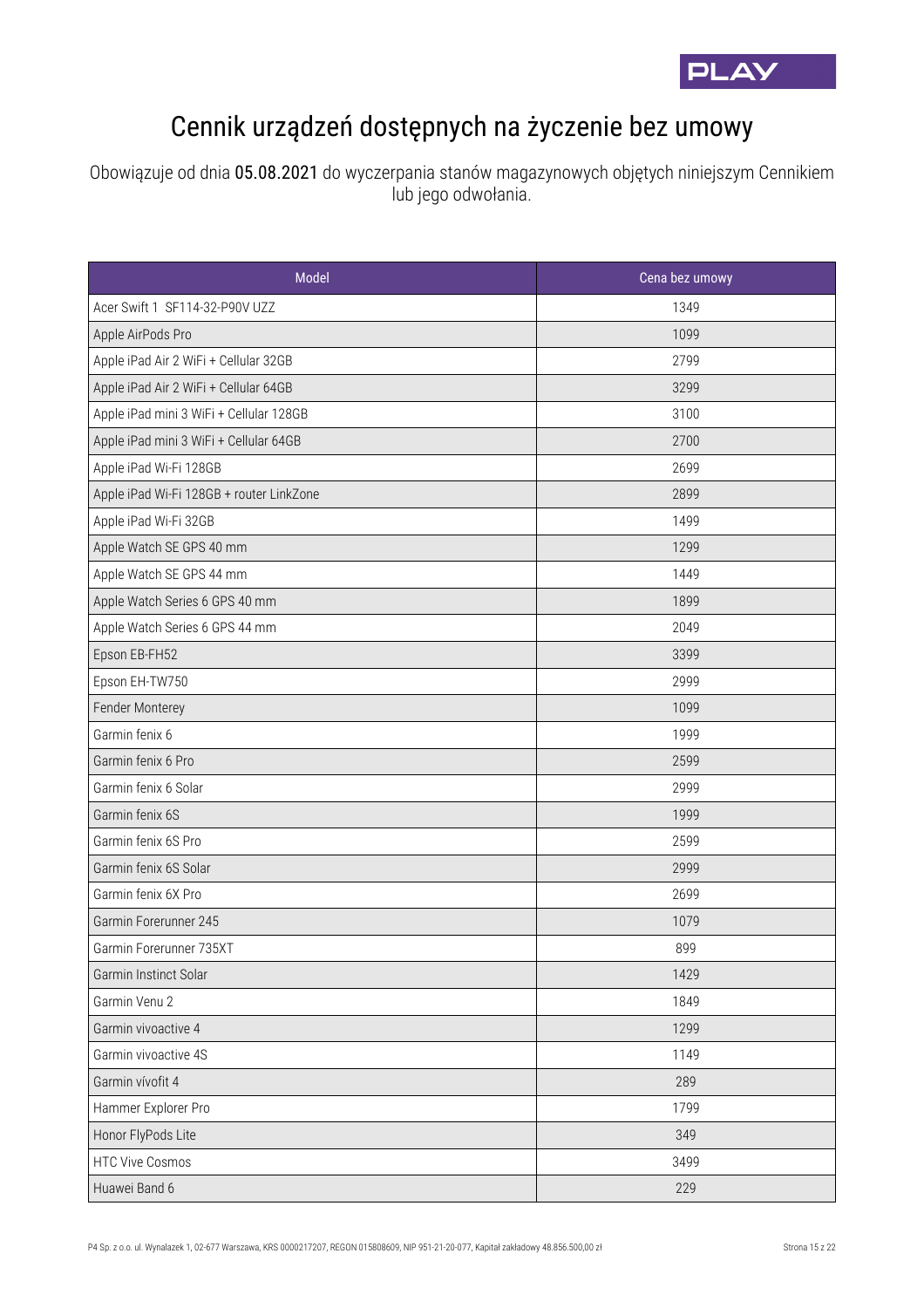

| Model                                                                                 | Cena bez umowy |
|---------------------------------------------------------------------------------------|----------------|
| Huawei FreeBuds 4i                                                                    | 299            |
| Huawei FreeBuds Pro                                                                   | 899            |
| Huawei Matebook 13 i5 MX150 UZZ                                                       | 3499           |
| Huawei Watch 3 Active                                                                 | 1699           |
| Huawei Watch 3 Pro Classic                                                            | 1999           |
| Huawei Watch GT + Mate 20 Lite                                                        | 1199           |
| Huawei Watch GT 2 42 mm Classic                                                       | 649            |
| Huawei Watch GT 2 42 mm Elegant                                                       | 799            |
| Huawei Watch GT 2 Pro                                                                 | 999            |
| JBL by HARMAN CHARGE 4 wyc                                                            | 579            |
| JBL by HARMAN Everest Elite 150NC                                                     | 849            |
| JBL by HARMAN FREE                                                                    | 549            |
| JBL by HARMAN Live 300 TWS                                                            | 639            |
| JBL by HARMAN T115BT                                                                  | 179            |
| JBL by HARMAN Under Armour On Ear Sport Wireless Train                                | 849            |
| JBL by HARMAN Under Armour Pivot                                                      | 639            |
| <b>JBL LINK PORTABLE</b>                                                              | 649            |
| Karta Rabatowa L First Data                                                           | 959            |
| Komputer stacjonarny MSI Codex S + Monitor MSI Optix G24C4                            | 4899           |
| Krüger&Matz KM1598 Mini wieża lampowa                                                 | 1299           |
| Laptop 2w1 Microsoft Surface X 8GB/128GB LTE + klawiatura Microsoft Type<br>Cover UZZ | 4999           |
| Laptop Acer Aspire 5 + modem E3372 UZZ                                                | 1699           |
| Laptop Acer Chromebook 314                                                            | 1699           |
| Laptop ACER Chromebook CB314-1H 32GB                                                  | 1699           |
| Laptop ACER Chromebook CB314-1H 64GB                                                  | 1699           |
| Laptop ACER Chromebook CB514-1H 128GB                                                 | 2299           |
| Laptop ACER Chromebook CB514-1H 64GB                                                  | 2149           |
| Laptop Acer Nitro 5 AN515-43-R5QR                                                     | 3399           |
| Laptop Acer Nitro 5 AN515-43-R5QR UZZ                                                 | 3199           |
| Laptop Acer Nitro 5 AN515-54 UZZ                                                      | 3499           |
| Laptop Acer Nitro 5 AN515-54-55NA                                                     | 4081           |
| Laptop Apple Macbook AIR 2020 i3 256GB                                                | 4899           |
| Laptop Apple Macbook AIR 2020 i3 256GB UZZ                                            | 4799           |
| Laptop Apple MacBook Air Retina 13" M1 8-core GPU 7-core 8GB 256GB SSD                | 5199           |
| Laptop ASUS ExpertBook P2451FA                                                        | 2699           |
| Laptop Asus ExpertBook P2451FA-EB0116R                                                | 2699           |
| Laptop Asus GL703 17" + router E5573C                                                 | 4289           |
| Laptop Asus GL703 17" + router E5573C UZZ                                             | 3799           |
| Laptop Asus GL703 17" + router E5573Cs                                                | 4499           |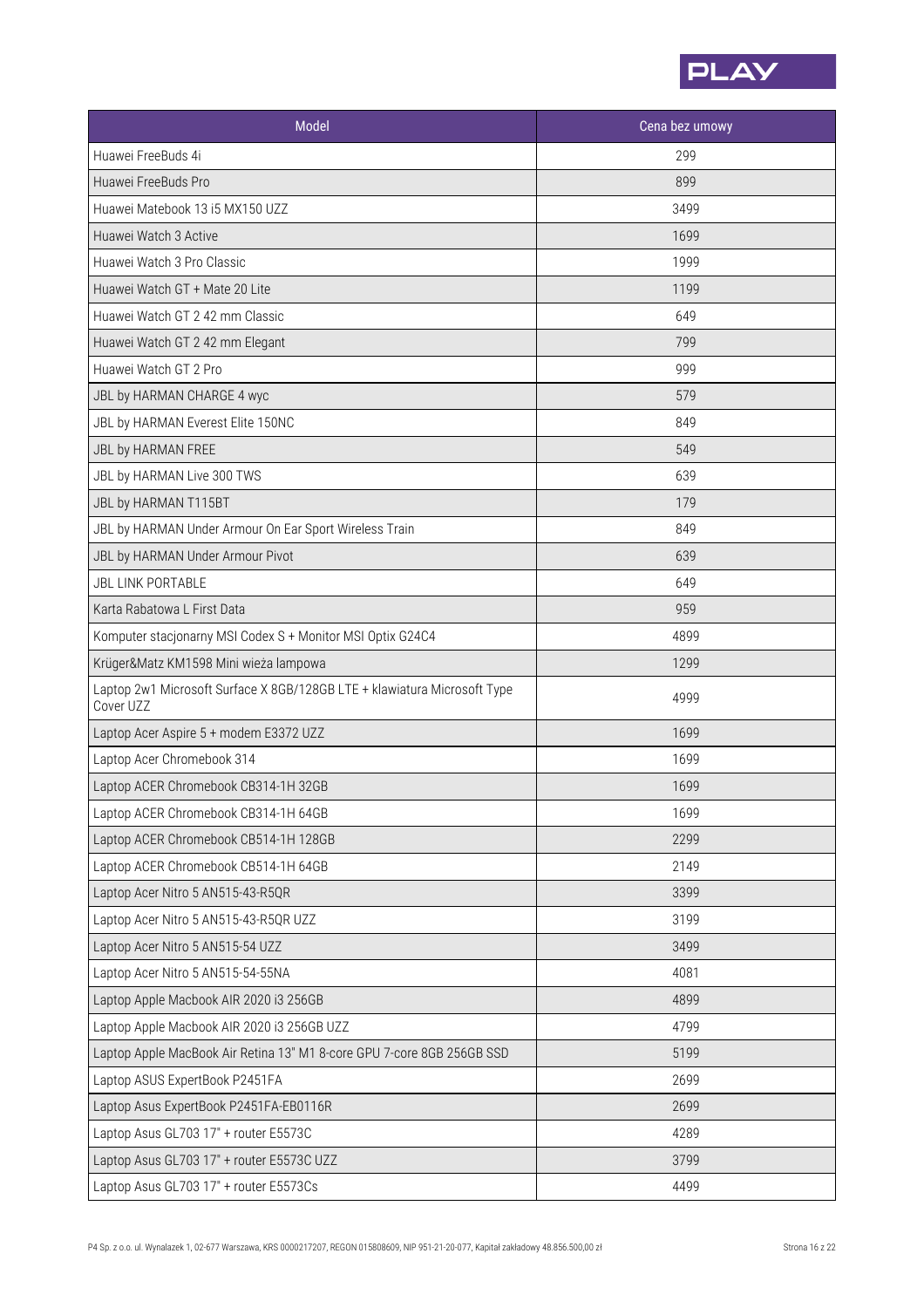

| Model                                                     | Cena bez umowy |
|-----------------------------------------------------------|----------------|
| Laptop Asus ROG GL553 + modem E3372                       | 4199           |
| Laptop Asus ROG GL553 + Pad X360 + modem E3372            | 3899           |
| Laptop Asus ROG GL553 i7 + modem E3372                    | 4799           |
| Laptop ASUS S330FN-EY002AT UZZ                            | 2199           |
| Laptop Asus UX360 + router LinkZone                       | 3349           |
| Laptop ASUS VivoBook S13 S330FN                           | 2999           |
| Laptop ASUS X505ZA-BR134AT UZZ                            | 1999           |
| Laptop Asus X509JA-BQ084T                                 | 3879           |
| Laptop ASUS X512 i5 8GB + router E5573Cs UZZ              | 2299           |
| Laptop ASUS X512 i5 8GB+E5573Cs UZZ                       | 2299           |
| Laptop Dell Inspiron 7567 i5 + modem E3372                | 5399           |
| Laptop Dell L7480                                         | 8479           |
| Laptop Dell L7490 14                                      | 6396           |
| Laptop HP Pavilion Gaming 15 Ryzen 5                      | 3799           |
| Laptop Huawei Matebook 13 i5 mx150                        | 4009           |
| Laptop Huawei Matebook 14                                 | 3999           |
| Laptop Huawei Matebook D 14" + E5573Cs                    | 2929           |
| Laptop Huawei Matebook D14+ router E5573C UZZ             | 2199           |
| Laptop Huawei Matebook D15 2020 Intel Core i5 10120U      | 3349           |
| Laptop Huawei Matebook D16                                | 3999           |
| Laptop Huawei Matebook D16 + Monitor Huawei Display 23.8" | 3999           |
| Laptop Huawei New Matebook 13 UZZ                         | 3949           |
| Laptop Huawei New Matebook D15 + FreeBuds 3               | 3241           |
| Laptop Huawei New Matebook D15 + FreeBuds 3 UZZ           | 2399           |
| Laptop Ideapad 320                                        | 1399           |
| Laptop IdeaPad L340 Gaming (17) + router E5783            | 4099           |
| Laptop Lenovo 15 S540-15IWL UZZ                           | 2799           |
| Laptop Lenovo IdeaPad 120S + router E5573C + mysz         | 999            |
| Laptop Lenovo IdeaPad 3 15 ADA05                          | 2199           |
| Laptop Lenovo IdeaPad 320 + router E5573Cs                | 2409           |
| Laptop Lenovo Legion Y520 + Modem E3372                   | 3249           |
| Laptop Lenovo Legion Y520 + mysz                          | 4099           |
| Laptop Lenovo Legion Y520 + mysz UZZ                      | 4209           |
| Laptop Lenovo Legion Y520 i5 + modem E3372 + mysz         | 3249           |
| Laptop Lenovo Legion Y520 i5 + modem E3372 + mysz UZZ     | 4009           |
| Laptop Lenovo Legion Y520 i5+E5573C+mysz                  | 3249           |
| Laptop Lenovo Legion Y540-15 + router E5576               | 4009           |
| Laptop Lenovo S540+router E5573Cs+Motorola One UZZ        | 3799           |
| Laptop Lenovo Y520 15,6 UZZ                               | 2699           |
| Laptop MSI                                                | 4199           |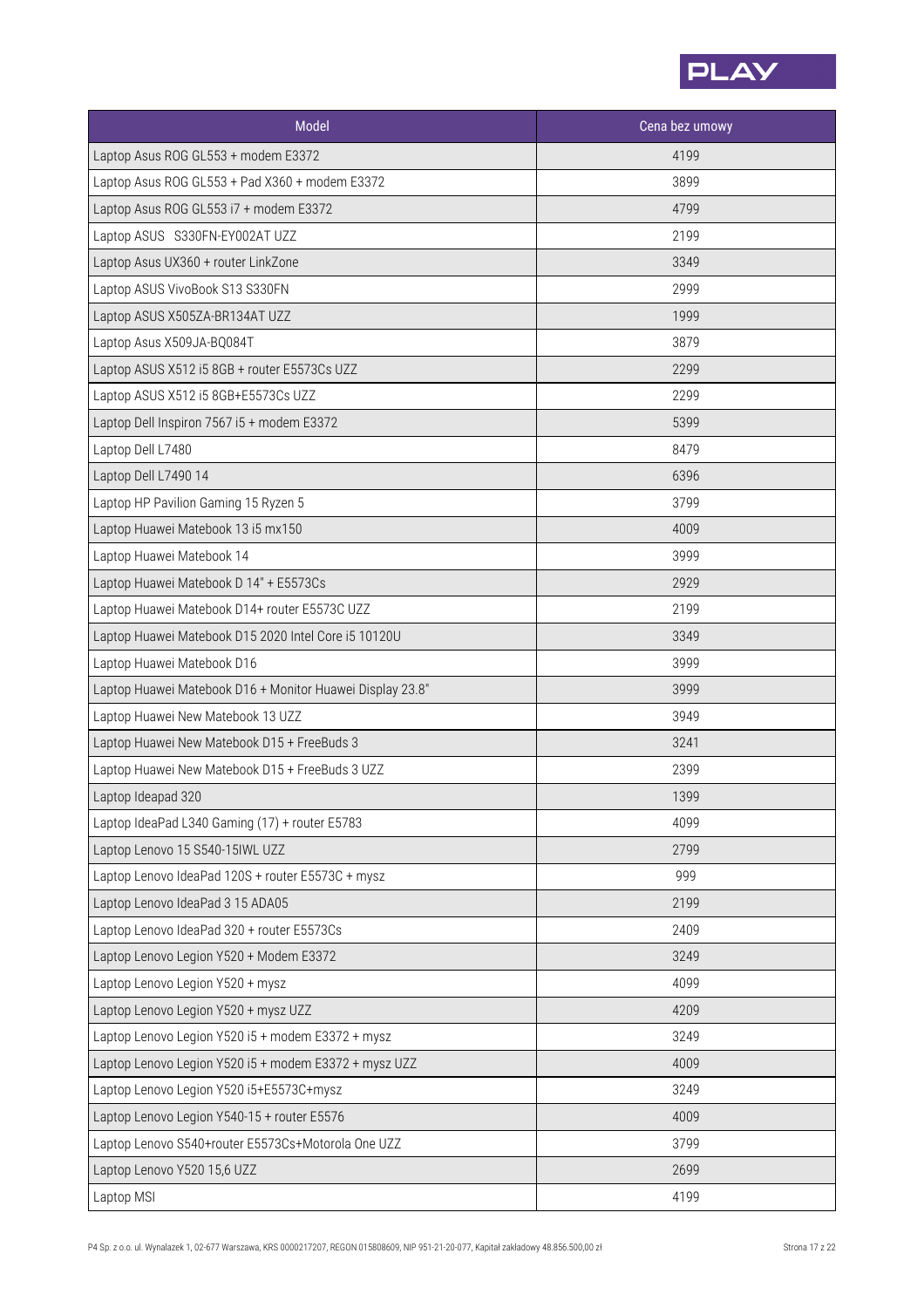

| Model                                                          | Cena bez umowy |
|----------------------------------------------------------------|----------------|
| Laptop MSI Alpha 15 A3DD UZZ                                   | 3299           |
| Laptop MSI GF63 + router E5573Cs + plecak UZZ                  | 3899           |
| Laptop MSI GF63 Thin 9SC i7 512GB UZZ                          | 3599           |
| Laptop MSI GF63+E5573Cs + słuchawki + mysz UZZ                 | 3289           |
| Laptop MSI GF75 256SSD 17 UZZ                                  | 3399           |
| Laptop MSI GP62M 7RDX + router E5573C                          | 4199           |
| Laptop MSI GS65 Stealth Thin 8RE-237PL                         | 4999           |
| Laptop MSI GV62 7RC-065PL + router E5573Cs                     | 3649           |
| Laptop MSI GV62 7RC-065PL + router E5573Cs UZZ                 | 3499           |
| Laptop MSI GV62 7RE-2204PL i5 + router E5573Cs                 | 4299           |
| Laptop MSI GV72 8RD+gadżety+E5573C UZZ                         | 6319           |
| Laptop MSI Modern 14 A10M UZZ                                  | 3499           |
| Laptop MSI Modern 14 B10MW UZZ                                 | 3499           |
| Laptop MSIGS65 StealthThin 8RE-237PL UZZ                       | 4399           |
| Laptop Techbite ARC 11.6                                       | 1199           |
| Laptop Techbite ZIN 14.1 BIS 64GB + dysk SSD 128GB             | 1166           |
| Laptop Techbite ZIN 2                                          | 999            |
| Lenovo IdeaPad 100 500 GB + Router E5573 LTE                   | 1999           |
| Lenovo IdeaPad 100 Core i3 i 1TB HDD + router LTE              | 2199           |
| Lenovo IdeaPad 100S + modem E3372                              | 1299           |
| Lenovo IdeaPad 110 + router E5573 LTE                          | 2199           |
| LG 34WK650-W                                                   | 1849           |
| LG 49UN711C                                                    | 2299           |
| LG H845 G5 SE                                                  | 2559           |
| MacBook Air 11" + router E5573                                 | 4619           |
| Macbook AIR 2018 i5 128GB UZZ                                  | 4099           |
| Marshall Kilburn                                               | 789            |
| Marshall Minor II Bluetooth                                    | 359            |
| MaxCom MK281                                                   | 249            |
| MaxCom MM29D HS                                                | 269            |
| MaxCom MM917 Strong                                            | 279            |
| Microsoft Surface 4 Pro + klawiatura + rysik + router LinkZone | 5219           |
| Modem E3272                                                    | 599            |
| Modem E3372                                                    | 599            |
| Modem E3372 WH                                                 | 599            |
| Motorola Razr 5G                                               | 5949           |
| myPhone Cube                                                   | 729            |
| Navitel R600                                                   | 299            |
| Netatmo Presence (kamera zewnętrzna)                           | 1489           |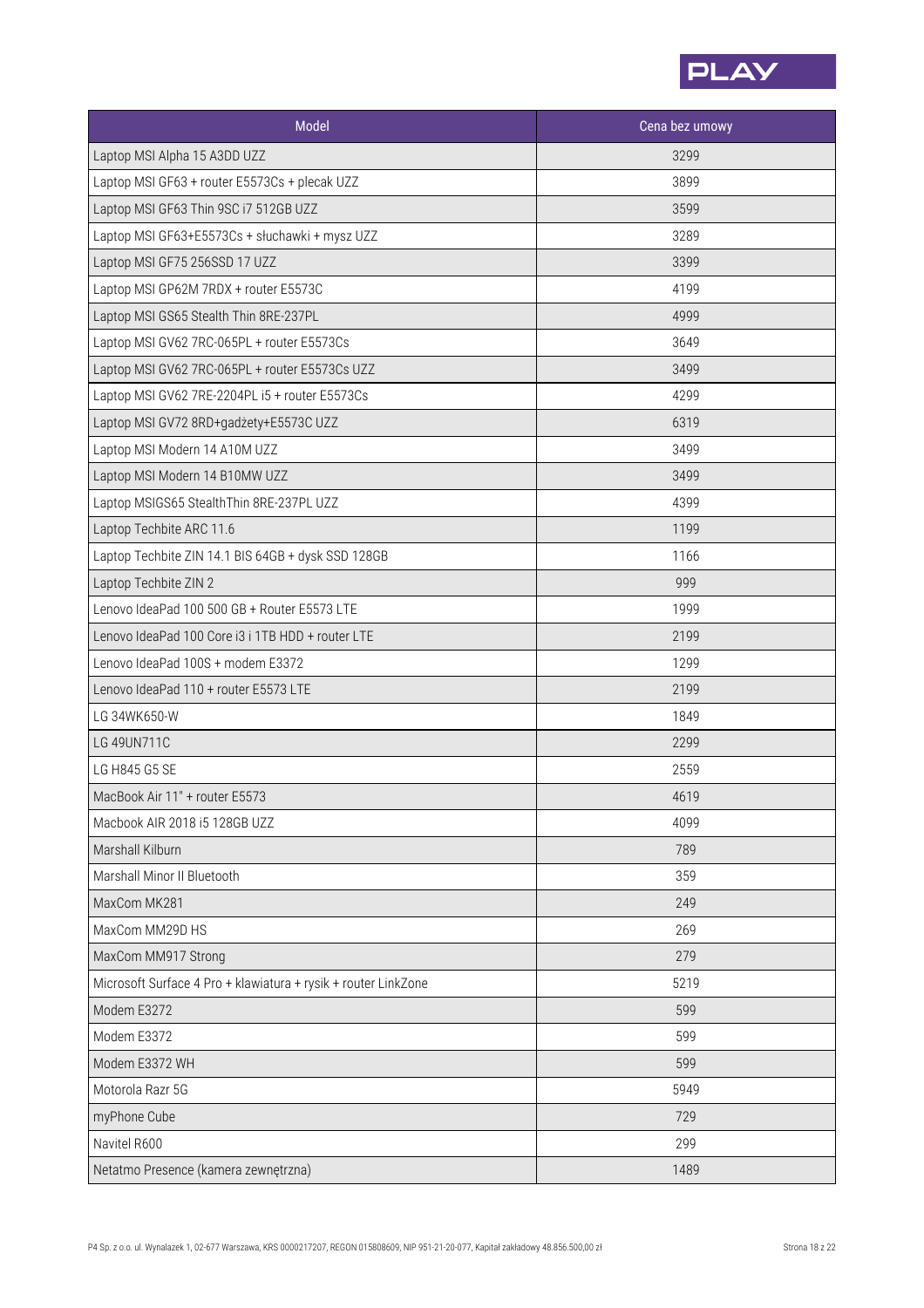

| Model                                                                                                  | Cena bez umowy |
|--------------------------------------------------------------------------------------------------------|----------------|
| Netatmo TERMOSTAT + 3x VALVES (Inteligentny termostat do domu + 3<br>głowice)                          | 1699           |
| Netatmo Valves Set (zestaw startowy inteligentnych głowic termostatycznych do<br>mieszkania)           | 949            |
| Netatmo Weather Station + Additional Module (inteligenta stacja<br>pogodowa+dodatkowy moduł)           | 859            |
| Netatmo Welcome (kamera wewnętrzna)                                                                    | 949            |
| Netatmo WELCOME + TAGS + SIREN (Inteligentny zestaw ochrony kamera,<br>czujnik okien, syrena alarmowa) | 1499           |
| NVIDIA SHIELD TV 2017 (Base)                                                                           | 1489           |
| OnePlus 8T                                                                                             | 2799           |
| OnePlus 9                                                                                              | 3349           |
| OnePlus 9 Pro 256GB                                                                                    | 4699           |
| OnePlus Nord N10 5G                                                                                    | 1299           |
| OnePlus Nord N100                                                                                      | 699            |
| Oppo Watch 41 mm                                                                                       | 899            |
| Oppo Watch 46 mm                                                                                       | 1179           |
| Piri Security Kit Maxi                                                                                 | 1349           |
| Piri Security Kit Maxi + router                                                                        | 1699           |
| Piri Security Kit Smart                                                                                | 999            |
| Router B315                                                                                            | 899            |
| Router E5377                                                                                           | 699            |
| Router E5573                                                                                           | 699            |
| Router Huawei E5573Cs LTE UZZ                                                                          | 149            |
| Router Huawei NETBOX B2368-F20 + WA8021V5 kat. 12 UZZ                                                  | 949            |
| Router mobilny kat. 6 ZTE MF-971R UZZ                                                                  | 209            |
| Router mobilny kat. 7 Alcatel LINK ZONE (MW70) UZZ                                                     | 269            |
| Router mobilny kat.6 Huawei E5783B UZZ                                                                 | 189            |
| Router stacjonarny Huawei 5G CPE Pro 2 (H122-373) UZZ                                                  | 1299           |
| Router stacjonarny kat. 12 ZTE MF286D UZZ                                                              | 589            |
| Router stacjonarny kat. 4 Alcatel LINK HUB (HH42) UZZ                                                  | 239            |
| Router stacjonarny kat. 4 Huawei B311 LTE UZZ                                                          | 229            |
| Router stacjonarny kat. 4 Huawei B311-221 LTE UZZ                                                      | 229            |
| Router stacjonarny kat. 4 ZTE MF283V UZZ                                                               | 229            |
| Router stacjonarny kat. 6 ZTE MF286R UZZ                                                               | 339            |
| Router stacjonarny kat.19 Huawei 4G Router 3 Prime (B818) UZZ                                          | 769            |
| Router stacjonarny kat.7 Huawei 4G Router 3 Pro UZZ                                                    | 339            |
| Router stacjonarny ZTE MC801A 5G UZZ                                                                   | 1499           |
| Router ZTE NETBOX MF-258K kat. 15 UZZ                                                                  | 949            |
| Router ZTE NETBOX WF830 cat.6 outdoor UZZ                                                              | 699            |
| Samsung G920F Galaxy S6 64GB                                                                           | 2839           |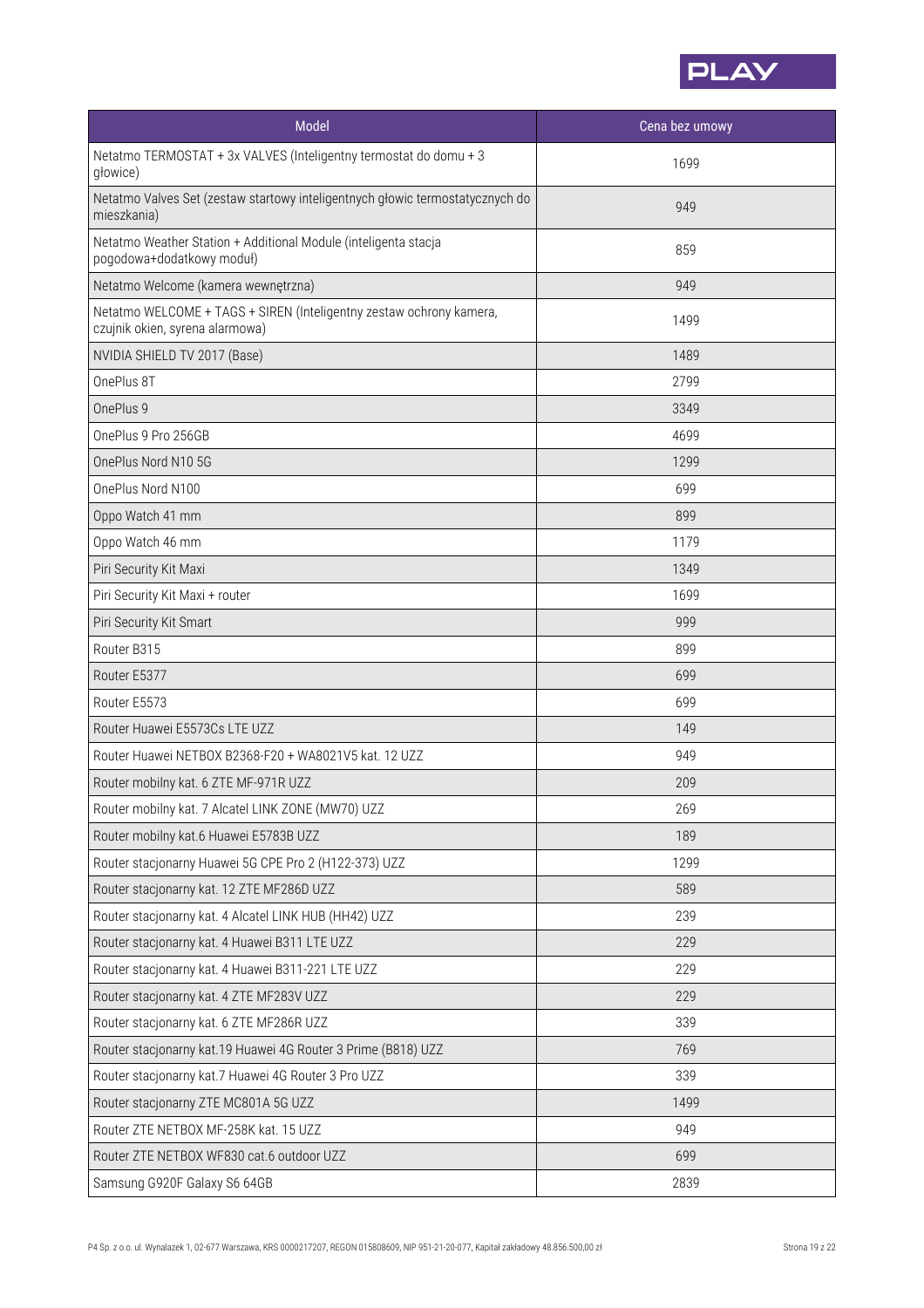

| Model                                                               | Cena bez umowy |
|---------------------------------------------------------------------|----------------|
| Samsung G920F Galaxy S6 64GB UZZ                                    | 2839           |
| Samsung Galaxy A52 5G                                               | 1899           |
| Samsung Galaxy S21 Ultra                                            | 5349           |
| Samsung Galaxy S21+ 256GB                                           | 4999           |
| Samsung Galaxy Watch 3 41mm                                         | 1399           |
| Samsung Galaxy Watch 3 45mm                                         | 1399           |
| Samsung Galaxy Watch Active2 40 mm                                  | 1299           |
| Samsung R210N Gear 360 (2017) + J530F Galaxy J5 (2017) DS           | 999            |
| Samsung R800N Galaxy Watch 46mm + G950F Galaxy S8                   | 2499           |
| Samsung T595 Galaxy Tab A 10.5 LTE                                  | 1329           |
| Samsung T715 Galaxy Tab S2 8.0 LTE                                  | 2099           |
| Samsung T835 Galaxy Tab S4 LTE                                      | 3429           |
| Samsung UE43TU7102                                                  | 1699           |
| Samsung UE50TU7102                                                  | 1999           |
| Samsung UE55TU7102                                                  | 2299           |
| Sony PlayStation 4 Pro 1TB                                          | 1999           |
| System Wi-Fi TP-Link Deco E4 (2 pack)                               | 289            |
| System Wi-Fi TP-Link Deco M4 (2 pack)                               | 449            |
| System Wi-Fi TP-Link Deco M5 (3pak)                                 | 989            |
| Tablet Apple iPad 10.2 Wi-Fi + Cellular 32GB -2020                  | 2199           |
| Tablet Apple iPad mini 7.9 (2019) Wi-Fi + Cellular 64GB             | 2599           |
| Tablet Apple iPad Wi-Fi + Cellular 32GB 8 generacji                 | 2399           |
| Tablet Huawei M5 Lite 10 LTE +PEN + Etui                            | 1399           |
| Tablet Huawei MatePad T10S 2/32GB                                   | 849            |
| Tablet Huawei MatePad T10S 2/32GB UZZ                               | 799            |
| Tablet Huawei MatePad T10S 2/32GB + Waga Huawei Smart Scale AH100   | 849            |
| Tablet Huawei MediaPad T5 10 LTE 3/32GB                             | 849            |
| Tablet Huawei MediaPad T5 10 LTE 3/32GB + Huawei Y5p + Huawei AM115 | 1249           |
| Tablet Huawei T3 10 LTE UZZ                                         | 539            |
| Tablet Huawei T5 10 LTE 2/16GB UZZ                                  | 799            |
| Tablet Huawei T5 10 LTE UZZ                                         | 799            |
| Tablet Lenovo P10 4/64 10" LTE                                      | 1489           |
| Tablet Lenovo TAB M10 FHD Plus 4/64GB LTE                           | 1049           |
| Tablet Lenovo Yoga Smart Tablet YT-X705L LTE                        | 1399           |
| Tablet Samsung Galaxy S5e T725N LTE                                 | 1999           |
| Tablet Samsung Galaxy TAB A 10.1 2019 T515N LTE UZZ                 | 949            |
| Tablet Samsung Galaxy TAB S6 LITE LTE                               | 1899           |
| Tablet Samsung Galaxy TAB S6 Lite UZZ                               | 1699           |
| <b>TCL 43P615</b>                                                   | 1599           |
| <b>TCL 50P615</b>                                                   | 1999           |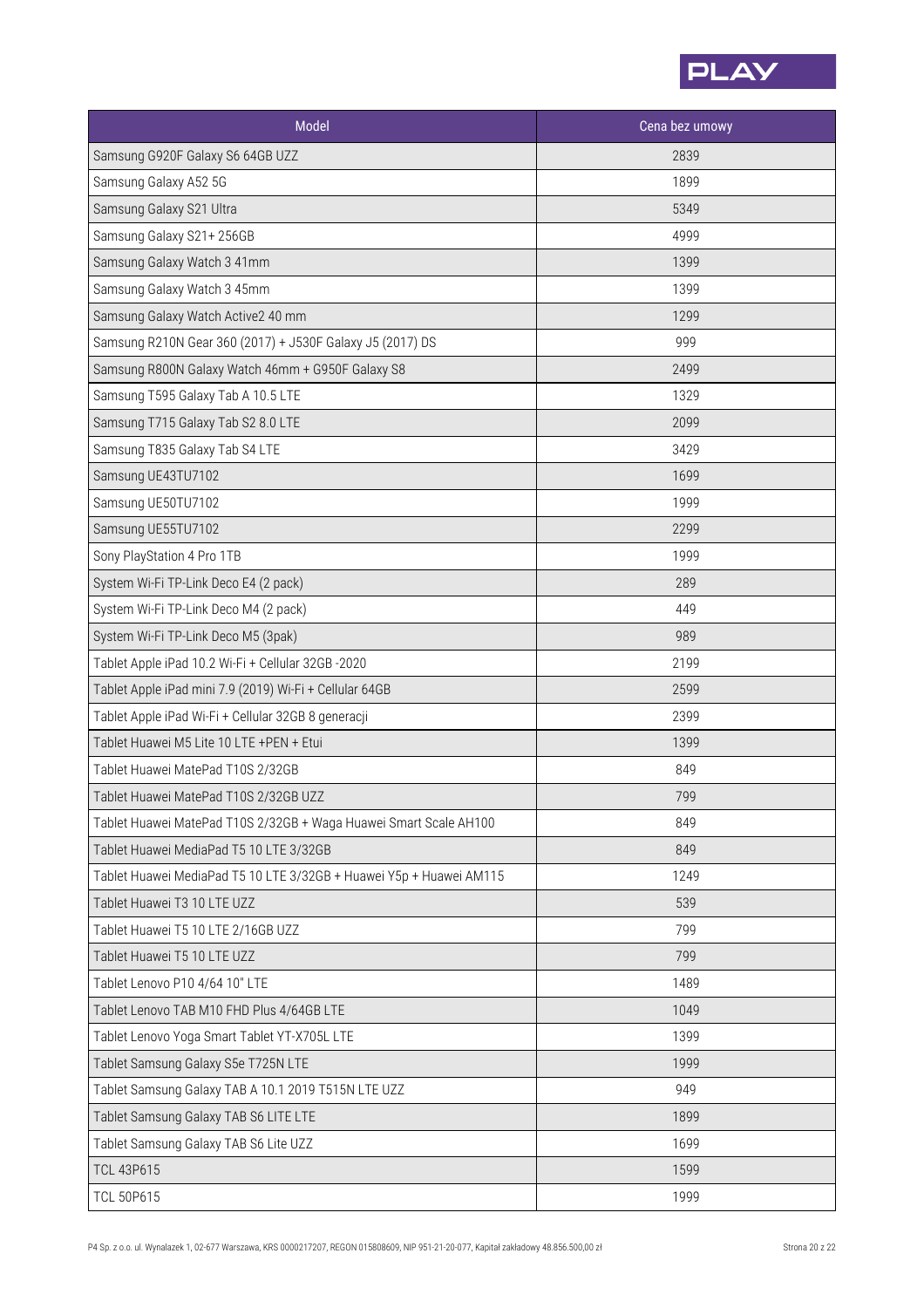

| Model                                      | Cena bez umowy |
|--------------------------------------------|----------------|
| <b>TCL 55P615</b>                          | 2199           |
| TCL TKJ400F                                | 949            |
| <b>TCL TS6110</b>                          | 549            |
| <b>TCL TS8111</b>                          | 749            |
| TrybEco Foldie                             | 6929           |
| TrybEco GoPorter                           | 3899           |
| Vivo TWS Neo                               | 449            |
| Vivo Wireless Sport Lite                   | 199            |
| <b>Vivo X51 5G</b>                         | 2999           |
| Vivo X60 Pro 5G                            | 3699           |
| Wzmacniacz sieci Tenda A18                 | 99             |
| Wzmacniacz sieci Tenda A9                  | 49             |
| Wzmacniacz sieci TP-Link RE200             | 119            |
| Wzmacniacz sieci TP-Link WA850RE           | 64             |
| Wzmacniacz sygnału CEL-FI SOLO użyczenie   | 6150           |
| Wzmacniacz sygnału Coiler AT-900 użyczenie | 4797           |
| Wzmacniacz sygnału RX9123 V5 użyczenie     | 37000          |
| Xbox Series X 1TB                          | 2399           |
| Xiaomi Amazfit Bip                         | 279            |
| Xiaomi Mi 11 Ultra 5G                      | 5699           |
| Xiaomi Mi Air Purifier 2s                  | 699            |
| Xiaomi Mi Air Purifier 3H                  | 699            |
| Xiaomi Mi Air Purifier Pro H               | 999            |
| Xiaomi Mi Body Composition Scale 2         | 75             |
| Xiaomi Mi Box S 4K                         | 319            |
| Xiaomi Mi Electric Scooter                 | 1699           |
| Xiaomi Mi Electric Scooter 1S              | 1799           |
| Xiaomi Mi Electric Scooter Pro 2           | 2399           |
| Xiaomi Mi Robot Vacuum Mop 1C              | 1099           |
| Xiaomi Mi Robot Vacuum Mop Essential       | 599            |
| Xiaomi Mi Robot Vacuum Mop Pro             | 1249           |
| Xiaomi Mi Sports Bluetooth Earphones       | 129            |
| Xiaomi Mi True Wireless Earphones 2        | 299            |
| Xiaomi Mi True Wireless Earphones 2S       | 299            |
| Xiaomi Mi Watch                            | 479            |

- 1. Ceny podane są w złotych i zawierają podatek VAT.
- Podane ceny dotyczą sklepów firmowych P4, Ceny w sklepach autoryzowanych przez P4 mogą różnić się w poszczególnych Punktach 2. Sprzedaży.
- P4 zastrzega, iż dostępność poszczególnych modeli urządzeń uzależniona jestod aktualnych stanów magazynowych Punktów 3.